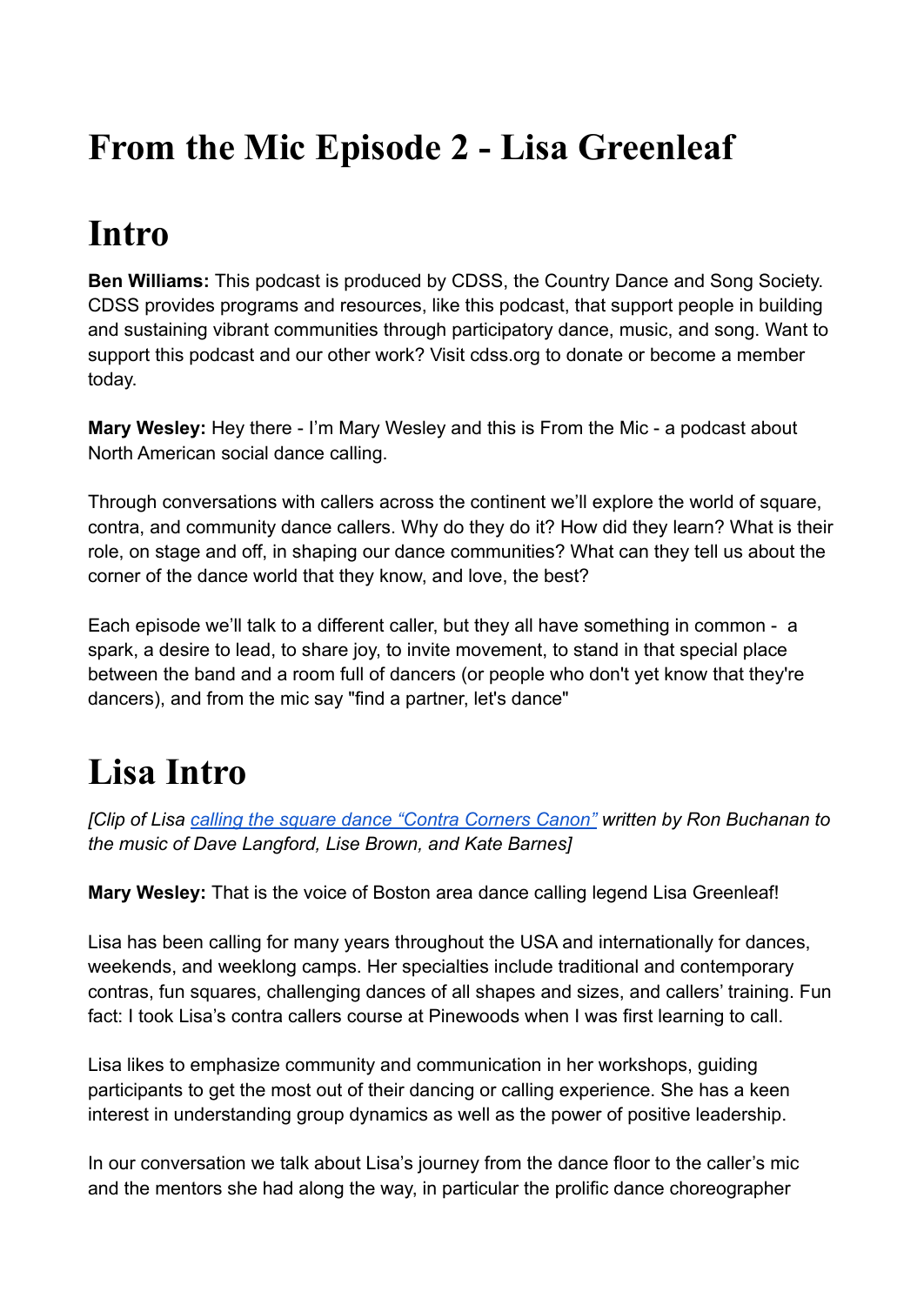Larry Jennings. We explore the driving factors behind her deep love for and commitment to leading social dance and get into the nuts and bolts of how she thinks about her role as a caller. She also shares her insights on building strong dance communities. There's much to learn about there, and plenty of laughs along the way, so let's get to it! Here's Lisa.

# **Intro/Origins**

**Mary Wesley** Welcome to From the Mic. This is Mary Wesley, and I'm here with Lisa Greenleaf. Hello, Lisa.

**Lisa Greenleaf** Hey, Mary, happy to be here.

**Mary Wesley** I'm so glad you're here. So excited to talk with you today. And we're going to talk all about calling. And I thought to start out, would you mind just introducing yourself as a caller and telling us a little bit about maybe even how you started dancing or getting into this dance world and then how you found your way to the mic from there?

**Lisa Greenleaf** Sure. I live right now in Bolton, Massachusetts, so I'm a New England caller. And I started in New England, but I was at a girls camp as a staff member and we had a square dance. And now, of course, I know it was a basic community dance and I loved it. I was eating it up. And there were two young men on our staff who were very cute, who said to my friend and me, "Would you like to learn how to swing?" They were contra dancers and they were dying. We were doing elbow swings and hopping up and down and having a great time. But they were just dying for a good old New England buzz up swing. So they taught us, and I tell you, that did it. And I said, "What is this?" And they said "It's called contra dancing. And there's one Saturday night, do you want to come with us?" so I think for most people, that personal invitation can be really, really powerful. And so I was hooked. And when I went to graduate school in Chicago, I did everything. I did contra, traditional squares, clogging—because old time music was really big in Chicago—and English dancing, international dancing, Scottish dancing, you name it. If it had dancing...Morris dancing, I did it all. I just loved it so much, and I was very attracted to what the caller was doing. I like that because I liked being a teacher. And so it wasn't long after that I'd moved to New England and I was so lucky. This is one of those gifts from the universe, and I knew it when it happened. I was teaching Morris dancing on the Morris team. I was teaching the beginners and we had a big band. We had an accordion and a mandolin and a drum and a fiddle. And back in those days, so this would have been the early 1980s, a caller would get \$100 for calling an evening, but the band would have to share \$100. And this band said, "We want to start our own series and have it be equal, equal opportunity so that we will share it equally," which means we probably have to have a brand new caller who doesn't know any better. And so they asked me, "Would you be our caller?" They'd never heard me call a contra. Now I'd been going to every callers course I could at any dance weekend, but maybe that was three or four at that point. But the first dance I called was at my own series with a band called Four on the Floor, and I would go down to Kingston, Rhode Island, where they were, and I would listen to them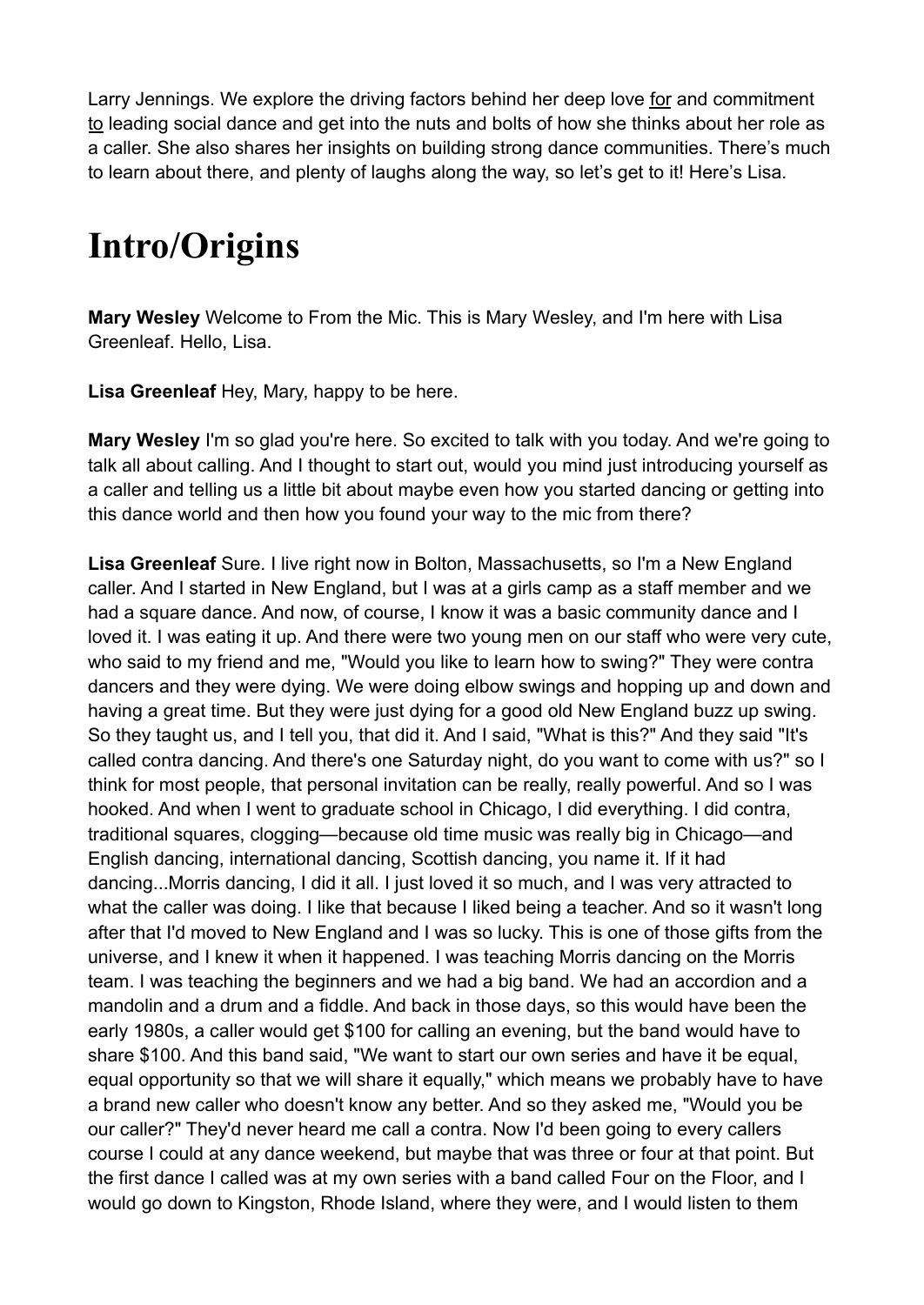play so I could understand their music. And that was their idea. And boy, was that great. They said, you know, we're going to have to work with you to figure out what tunes to play, so that was my introduction to listen to how these tunes feel and match them up. And the other really fortunate thing I had was a lot of friends on the floor who really wanted my success. And, you know, I had to get out of my own way to understand that because they did give me feedback. And when I latched onto that feedback and realized, "Oh my gosh, this is gold." This is like having your spies out on the floor that really helped me become a better caller. So I was really lucky. I was really lucky. And then being in New England, then I started to call up in the Boston area, which was really scary and frightening. But I did it. And then from there I was able to have Larry Jennings be my mentor. And that's a whole other story.

**Mary Wesley** Yeah, wonderful. OK. Yeah. I feel like I have a few follow up questions. I'd love to wander around a little bit more in this kind of origin story and part of this will just depend on maybe what stood out to you in those sort of formative moments. I'm wondering if you can remember anything about your...maybe your first few times at the mic calling. You know, what was it like to...Because it sounds like you...something drew you to that caller role. You were intrigued. Do you remember what it was like when you got on stage and started seeing what it was actually like to do it? Not teaching a Morris team, just at a practice, but being on a microphone in front of a roomful of people being the voice in charge.

**Lisa Greenleaf** Well, I suppose the first impressions were made when I went to these callers workshops because what I learned was, "Holy cow, I know how to dance these dances, but I don't know how to teach them." And so that was alarming, but also a big opportunity to start learning how you actually teach these dances. The stagecraft came really easily to me, you know, at this girl's camp what I was doing, I was teaching music and drama. So that kind of performance aspect and being on stage was not a problem. I do remember that for this Kingston, Rhode Island, series, my very first dance, I had to buy a microphone for it. A wired mic—that was an investment and that made me feel very powerful. I have my own microphone and I'm making a commitment to this. So I think also just working with the band was really, really exciting to me because they were sitting right next to me. And to feel that energy that they had was, that's still one of my favorite things about calling me is that I get to stand next to this and be the first...the first thing there that's absorbing all this, this cool energy that they're providing.

**Mary Wesley** And then what else...what kept you on the path of being a caller because, you know, you've kind of done a lot of it in a lot of different places and beyond contras, lots of different styles. So, you know, do you think of it as your vocation? How do you think of calling in your life?

Lisa Greenleaf Yeah, actually, it is. It's my career. It's what I love to do. Even though you only make tens of dollars, people laugh when they hear you say it's your career, but it really is. And I think the hallmark is that I still love learning about it. You know, that's one of the things I love to talk about when I do a caller's workshop is I'm not here to present everything that I know. I'm here to learn from you as well, and I'm going to learn. And what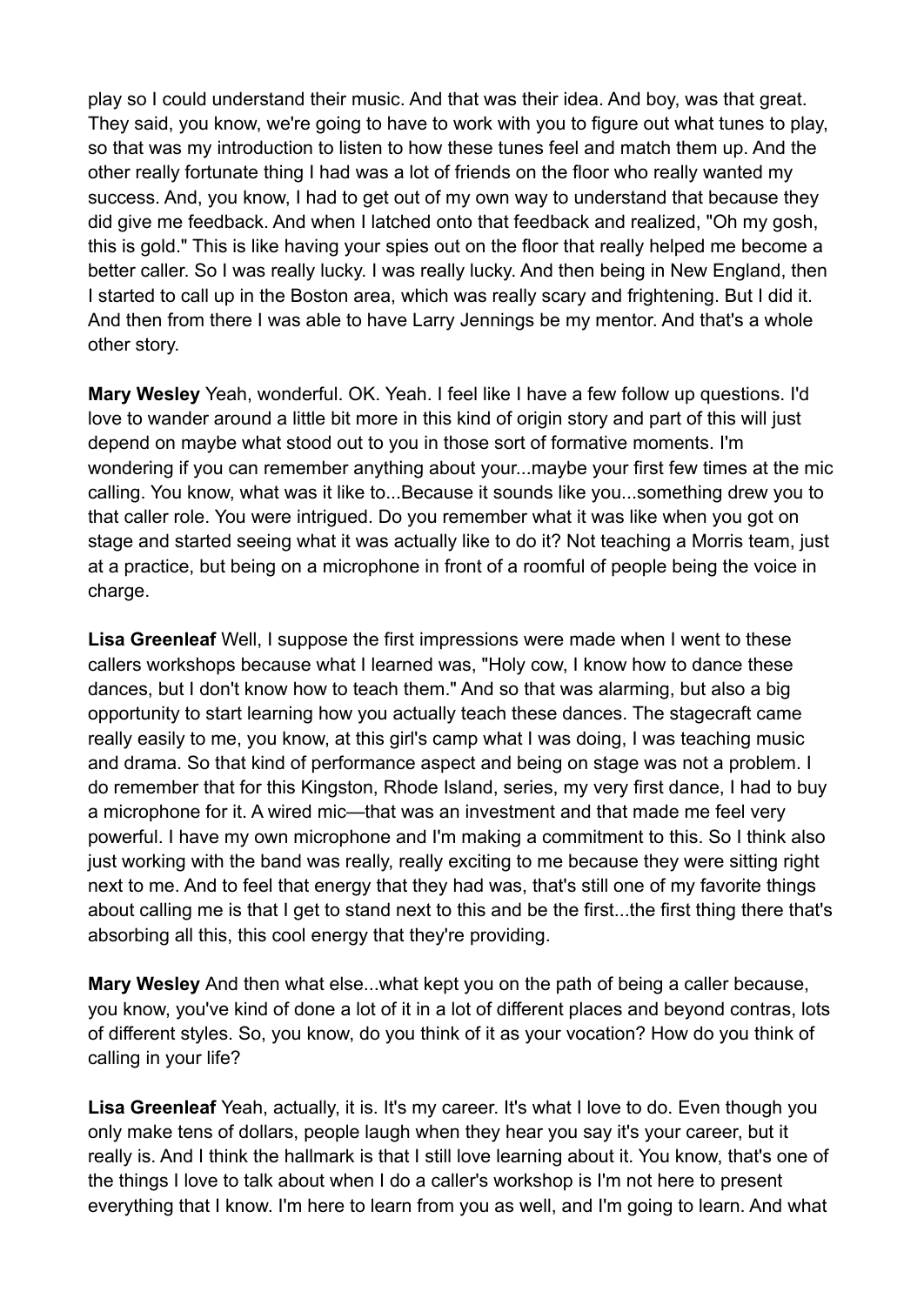I love is I can remember where I learn certain things, where I first heard somebody say on a box-the-gnat, "Hey, look, what happens - you both raise your arm!" And this light bulb went off. "Oh, it's not the gent twirling the ladies. You're both doing it." You know, that kind of thing. I can remember where I learned certain phrases in teaching, and I'm just so grateful about that. And I always learn every time I work with a new band. Or even when I work with an old band and they have new tunes, so it's about, are you still interested in learning, I think, and I sure, I sure as heck am.

### **Larry Jennings: Mentor**

**Mary Wesley** Yeah, it sounds like you've kind of learned how to learn from working with your friends and you mentioned Larry Jennings as a mentor.

**Lisa Greenleaf** Oh boy, that was tough. Oh boy, it was that tough. Anybody who knows Larry, who wrote "Give and Take" and some other books. You know, he was a hard core engineer, and he approached his thinking about dancing that way. Although I will say many people don't know this about Larry, on the New England Folk Festival board—we thought of him as Mr. NEFFA, because Larry always reminded us to be human. Because it's so easy to go down the rabbit hole of, well these people didn't do this right. And he says, "Look, it's NEFFA. We oil the squeaky wheel. We try to think the best of people." And I learned...I think that's a great lesson. And I also learned from him, for example, with hall management...back when I was calling in the Cambridge area, the Thursday dance was at the VFW and it's a wide hall. So we'd have five or six lines and you tried to spread those lines out. And back in the day, the 80s and 90s, the center sets were theoretically the place to be, and sometimes they just got too crowded. And he taught me how to move people around to make the whole hall viable. But when those center sets got really crowded and the rest of the hall was OK, he'd say to me, "So they want to be crowded, let them." I thought, Oh, OK. He's like, if you think the whole hall is fine and they're just crowded, then you're fine, then you're good. But if there's a line that's too short, yeah, then I need to pay attention to that. That's part of my role. But otherwise, Larry was so tough, he was really tough, but I'll tell you one of the things I learned from him that I appreciate the most is I learned how to diagram dances from him.

#### **Mary Wesley** Wow.

**Lisa Greenleaf** Yeah. And now I can do it with just dots on a piece of paper and understand the flow of a dance. And I'll tell you a story. This came in really handy because I was at NEFFA and they needed an emergency caller for one of the contra medleys. One of these half-an-hour, no-walk-through, six dances in a row. And I was told you're dance number four and I looked at it and I got out my pen and something was flagging in my brain. I got out my pen and was doing my little dots, and I said, this dance doesn't progress. I was so proud of myself, I told Larry later. And we quickly substituted another dance. So I know lots of people have their little salt and pepper shaker things, but the nice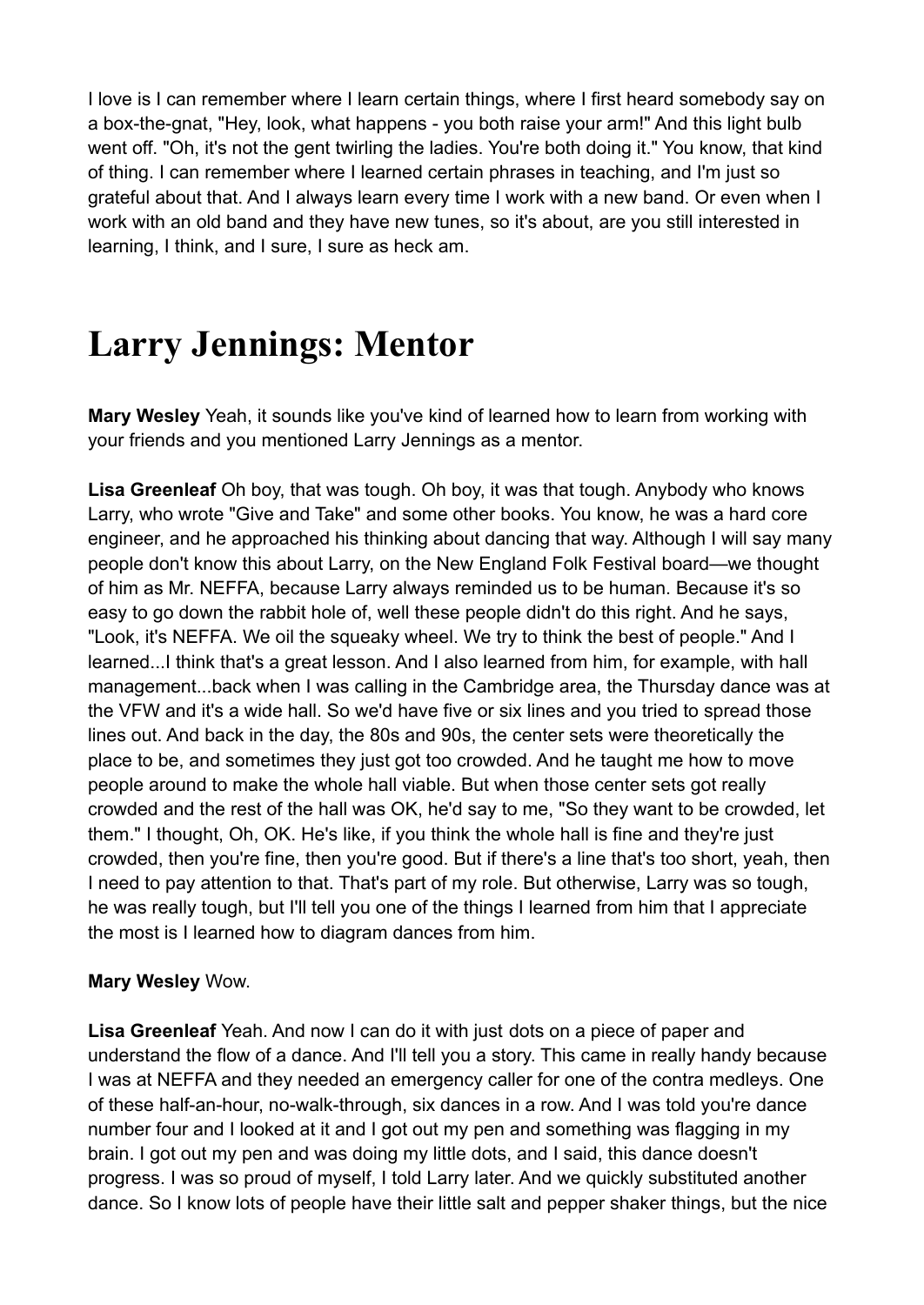thing about diagraming is you can actually save it. Like math, homework, like math, homework.

**Mary Wesley** Yeah. Did that come from Larry's engineering background, I assume?

**Lisa Greenleaf** Yeah. I mean, he taught me things about, you know, when things happen on a diagonal then therefore, this has to happen. You know, when you go forward and back, that's really a zero. Well, what's a zero? A zero means nothing's happened. You're still where you are. Oh!

**Lisa Greenleaf** You can see more complicated or more filled out diagrams in some of the old square dance books, or even in some of the old international and contra dance books where they might actually have line drawings of in the old days men and women. And for me, it was just arrows. And either a caret, just a two-line arrow for the woman's role back in those days and an arrow with a line down the middle for the men's role. And you move those around, you figure out where the top of your hall is and you write down the name of the figure, balance and swing, and you number them, one and two because you have the first couple and the second couple. And so then you draw what happens after the balance and swing and which way you have to be facing. So the arrows might be facing each other for a balance of swing because you're starting from duple and proper. But if then the next figure's forward and back, those arrows are now facing across to their partner. And that's really key because it tells you, where's your partner in all of this? Because for me, when I'm teaching other callers, I like to remind them, your partner is your anchor. If you can get your dancers focused on where their partner is, that really helps those visual dancers figure out how to end figures.

**Mary Wesley** Mm hmm. And what are those, what does that diagramming process give you in your...when you're at the mic?

**Lisa Greenleaf** Oh, sure, Mary that's a great question, because, you know, hey, these days there's some really cool looking dances on the internet and I may think I'm prepared, and then I'm about to call it dance, and I suddenly have this flash of adrenaline, of uncertainty. And I will quickly diagram it. Does this really work? Oh yes, it does.

**Mary Wesley** Onstage, you'll do that.

Lisa Greenleaf Yeah, I mean, the dancers are dancing, but I'm just having my own little fit of insecurity, and I'm up there with my little dots and my little arrows going...does it progress...oh yeah, phew. OK. And what it shows me usually is, oh, this dance, you always do this on this dance, there's this weird thing right here. And sure enough, it's written down. I just didn't read it. So, yeah, diagramming. I love diagraming. It's great.

**Mary Wesley** And what's an example of a storyline in a dance for you?

**Lisa Greenleaf** It's body flow, basically, and body flow and is there, I think Larry would probably use the word "gimmick." So if there's a Rory 'o More above everybody in a way of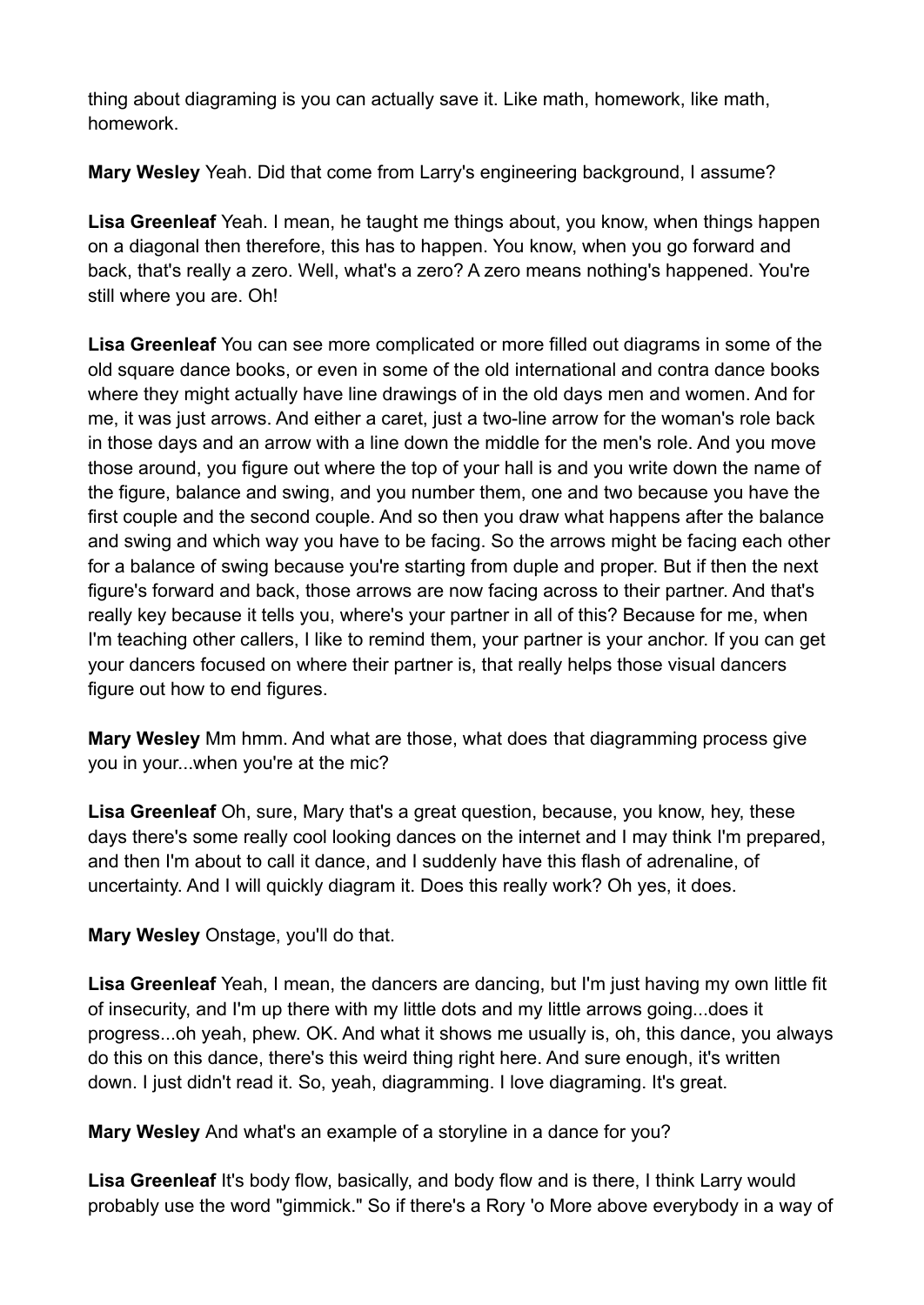balancing right and left and sliding over, that's the big gimmick of the dance. And so does that fit in and does it flow? And is it satisfying? Because, you know, in an evening's program, I want to have a lot of variety as a dancer. I don't want to have every dance, have a wave in it just because the caller likes a lot of waves. I want variety. So that's the whole storyline thing. And that's why callers should dance. Boy, I tell you, callers should dance. And if you can't dance, cultivate some good dance friends on the floor to tell you when you've called a real clunker.

**Mary Wesley** Your spies as you've called them.

**Lisa Greenleaf** Yeah, you know, one of my tricks, which I love to do, is if I have a new dance that I'm not quite sure about, I will tell the dancers before I call it, this is a brand new dance. Let me know if you like it. That does two things, it sets up this expectation that they're going to help me a little bit. And it also buys me some goodwill because if it's really terrible, they're going to forgive me. But you know, one of the things I'll do is I can tell if they're bad. And so if it's bad, I'll cut it off quickly and then I don't say anything about it, I go on to the next. But if it's good, I will say, "Did you like it?" Yeah, OK, great, give me feedback. And people do. You know, they give you teaching feedback. So it's great. Use your resources. Dancers are great resources.

**Mary Wesley** Yes. Let's see. There's so many little breadcrumbs you're leaving me that I want to follow up on. But maybe you want to spend just a little bit more time learning about, you know, how you developed your career, your career as a caller. You know, so you talked about getting the start at your own dance series, getting into the Boston scene. I certainly have known you as a traveling, a touring caller, also a teaching caller. Lisa, I took my first caller's workshop with you at Pinewoods.

**Lisa Greenleaf** I know it was great.

# **Growing a Calling Career**

**Mary Wesley** So can you maybe just fill that out a little bit more? You know, how did you explore all the different work you could do as a caller?

**Lisa Greenleaf** Well, the dance series in Kingston gave me a once a month dance, which was great, with a known crowd, which was really great because you know that I could feel a bit more sure about myself. And then I started to get hired for other local dances and again calling in the Boston area was nerve wracking. When you have Larry and Ted Sannella in the back of the hall with their arms crossed over their chests watching you the whole evening. But you know what I did? You know what I did? I was intimidated by that, but I felt really good. But I had a bunch of friends there, and I said to them, like after the second dance, I called them up and I said, would you guys whoop and yell after every dance? And they did. It was great.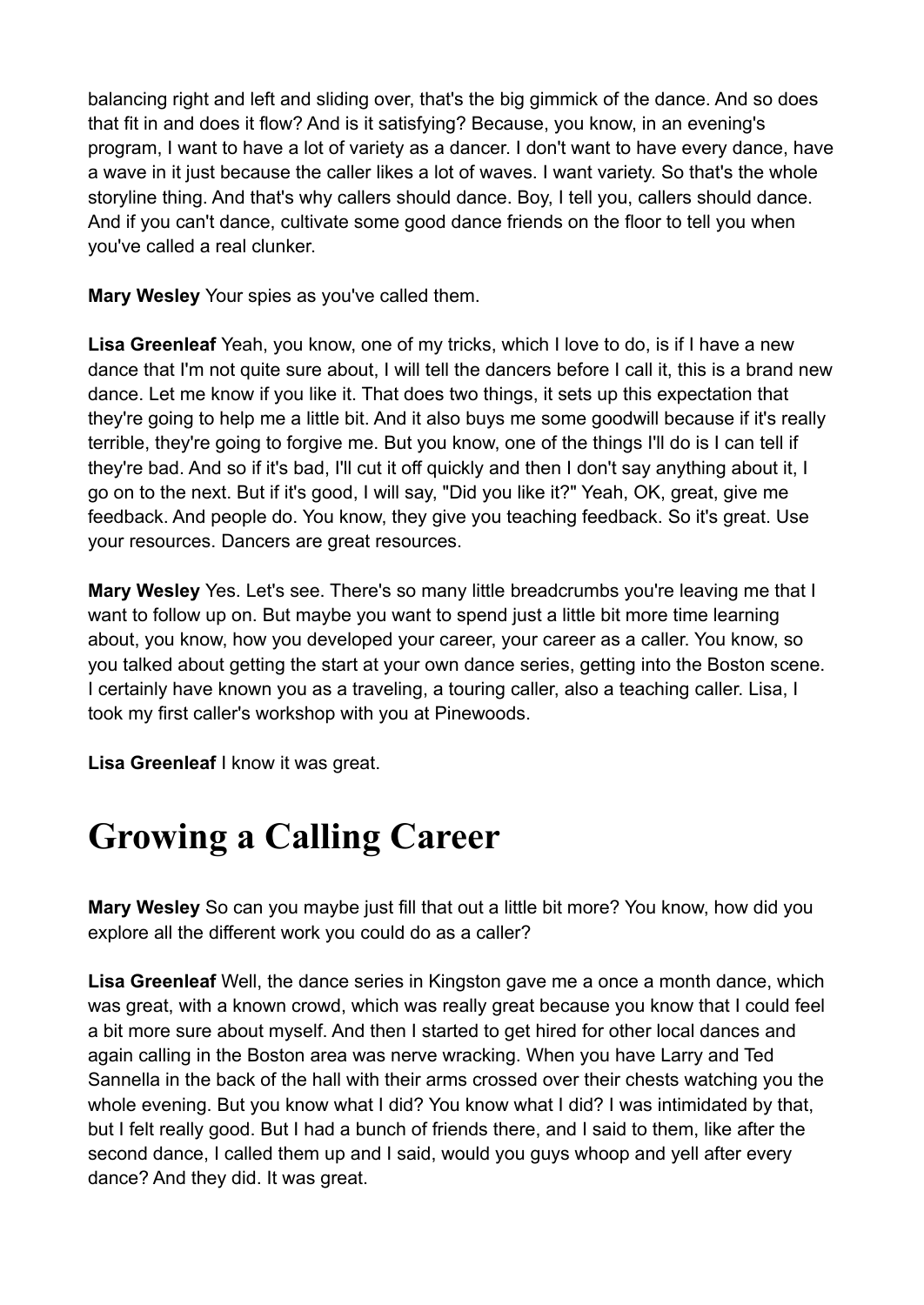### **Mary Wesley** That's so smart.

**Lisa Greenleaf** Just made me feel better. And then I think, you know, especially in New England, we have so many opportunities for little dances that you can do and still be in your own bed at night. So I got hired to do more and more dances in the broader New England area and then at a certain point, I realized I was still going to dance camps a lot. Just, you know, as a dancer taking classes, observing... You know, the other role models I've had or any caller who calls that I and that I get to dance to is a role model for me. If you keep your mind open you learn a lot. And I was really lucky again because I've been working a lot with Amy Larkin, who at that point was Amy Richardson, the Fiddler and Larry Unger, and they had a great band called Uncle Gizmo. And they said, "Hey, we want to go on tour in the Midwest. Will you be our caller?" So that's how that started.

**Mary Wesley** That was your first tour.

**Lisa Greenleaf** Yeah.

**Mary Wesley** How was it?

Lisa Greenleaf It was great! It was great. And it included a dance weekend and some, some one night dances. And what was tough, I think on the learning curve was the one night dances.

**Mary Wesley** Where you're just dropping in somewhere.

**Lisa Greenleaf** Yeah, because you have no idea what this community is like. And you're relying on what the organizer says. And yet they're very different from the dances we have back home maybe. So you have to learn to be flexible. I figured out, well, that's part of the fun. You know, where are these people, where are they coming from? What do they want?

**Mary Wesley** Yeah. And what you know, so what have you observed in your travels? Do you feel like you notice regional differences and how do you adapt on the fly when you come into a new setting or a new community?

**Lisa Greenleaf** Well, yeah, through experience, I've learned for me, it's really important for me to understand the intention of the group who's hired me. I mean, intention is such a big, big word for me. What's my intention as a caller? What's the intention of this group? And adjust my presentation and expectations accordingly. I mean, I'm sure many callers can relate to this. I remember going to a dance actually nearby to me here, where I had prepared an intermediate program with lots of new dances. I was very excited. And of course, most of the dancers that night turned out to be beginners, and I felt this tension in myself because I wanted to do something else. But I gave myself a talking to like, "These people are here, they paid their money, you better get your head in the game and show them a good time." And in doing that, I eventually myself had a good time. Because they were about having, you know, and I've also had another one which was really great, which I thought was just a regular kind of community dance and I get there, it's really tiny, but I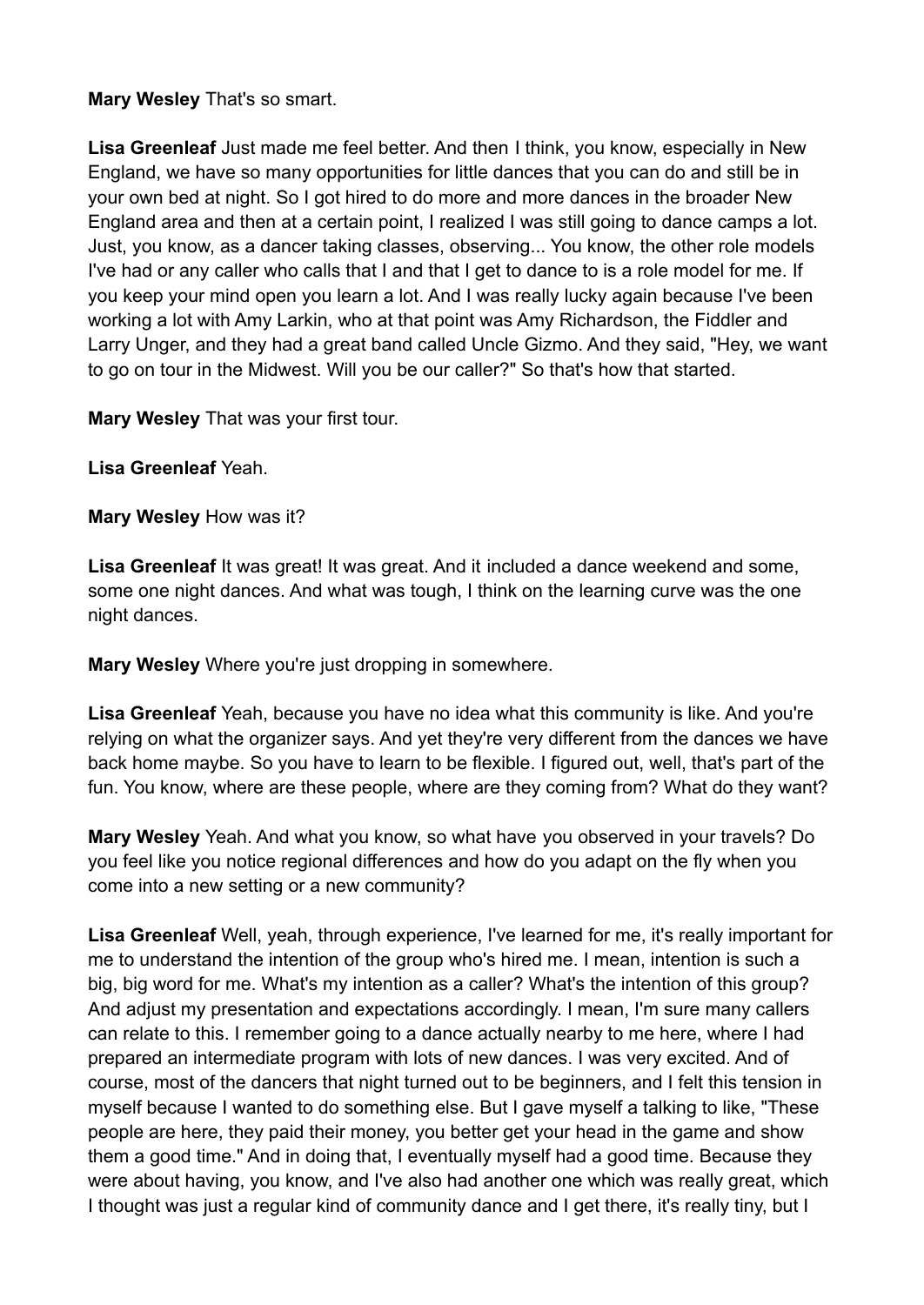love the hall. The band was a hoot. They weren't great, but they were having a good time and the dancers...they weren't really interested in being told what to do. And again, that presents an interesting tension. And when I realized, oh my gosh, they're here just to have a good old time and, you know, then I could adjust it. And I did a lot of silly stuff, a lot of fun stuff. I figured out what the band liked to play. The band was into show tunes. OK, we're going to do squares to show tunes, folks. You know what a hoot. The best part is, I had a great time because I was able to adjust my expectations. But if you go into those thinking, darn it, I'm going to teach them how to dance. Well, that may not be why they hired you.

**Mary Wesley** Yeah. I definitely want to talk more about intention. I want to ask you one more thing about kind of history and background, just because it's a time and place that I wasn't, but that has affected me a lot as a dancer and a caller. I hear you describing this, "the Boston contra scene," that it was, it was, you know, it was intimidating. And you have Larry Jennings. You have Ted Sannella. I mostly know these names on my dance cards of, you know, iconic classic contra dances and square dances that are...or triplets that I call, you know. But I wonder if you can kind of take us, take us inside what that scene was like a little bit more. And also what was it like as a newcomer, and I don't know if this came into play, but what was it like as a woman? I'm aware that, you know, we're hearing a lot of names of male callers at that time.

**Lisa Greenleaf** So I didn't appreciate it till much later, but when I was in Chicago, the callers there were women callers. Masha Goodman was calling at the Chicago Barn Dance. So that was important to me much later, I realized, just that she was a role model there because when I got to New England, there weren't very many female callers at all. Were there any that I really remember? Susan Elberger was calling? And otherwise it would have been traveling callers, but we didn't have a series that really featured traveling callers until much later. So it was, and this would have been back in the 80s, I didn't feel it so much as sexism. I didn't feel it as being a woman was a problem. I just felt that being new was the challenge. That I had to prove myself. And I think that's pretty normal, that you feel that you have to prove yourself because I'll tell you that once I started conversing with Larry and especially with Ted Sannella. As a young caller, oh my gosh, Ted was so generous to me. And, you know, back in the day, you would write him a letter. I had added a question, I think about his wonderful dance Fiddleheads, and he answered, and it was so generous and he basically taught me how to teach it.

#### **Mary Wesley** Hmm. In a letter?

**Lisa Greenleaf** Yeah. Well, Mary, this was back in letter days. Email wasn't invented yet! In a letter. Well, you know what Larry would do. Larry would write critiques in letters, which sounds heavy, but it was the best thing I learned how to do know because another great thing I learned from Larry, I finally learned how to set boundaries. This is when you know that your relationship with your mentor is starting to change because he used to come up to me after each dance and say, "Well, you know, you didn't do as well on that do si do as you..." And I finally said, "Larry, tell me at the end of the dance." And he would he would have made notes. And then I said, Larry, write it in a letter because I wanted to enjoy what I had just done.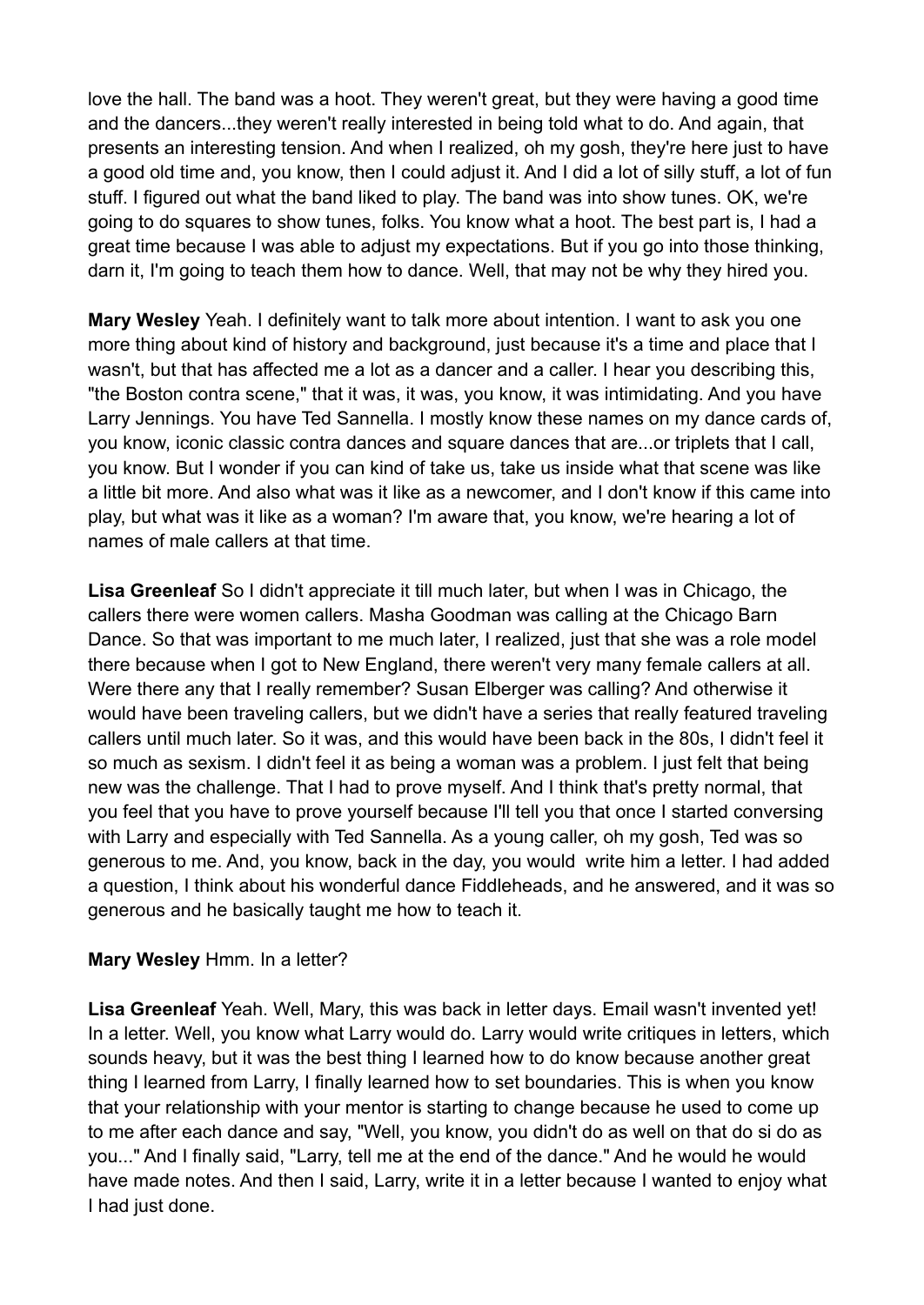### **Mary Wesley** Yes.

**Lisa Greenleaf** And that it was fine. He would write it in a letter, and I could approach it very intellectually.

**Lisa Greenleaf** You know, the other thing Larry did for me with teaching, I give him so much credit for for my ability to teach well. I was really fortunate because once I was established in Massachusetts, another band called Unstrung Heroes, wanted to have a series, and they said, "Hey, would you be our caller?" And I said, Sure, but we have to make our dance different because there were a lot of dances. And I said, let's have an advanced dance. Well, that was interesting because there was no "advanced" contra dance. But I learned really quickly that first year you couldn't call it an "advanced dance" because the material was advanced, but the dancers weren't. And so I changed it to "Challenging." And what I love is I see other groups now calling challenging contras, because that puts the onus on the dancer. I'm going to the challenging contra, which means, OK, you're going to be challenged. And Larry supplied a lot of my material. I have to say most of which I don't even call anymore, but it was a laboratory. And he and I would talk as peers. You know, secretly he wanted to be a caller, and he just didn't have the stage presence for it. So he and I had this great relationship because of that. So I could call the dance and then he and I would talk about these dances. And the dancers would help. I mean, having dancers who were not advanced was actually a great thing for my teaching because I had to learn how to do it. And from there I created something called "Lab Rats," which was, I rented a tiny little hall and I brought recorded music and I invited 24 hand-picked dancers and I said, "Your job is to tell me if you like this dance. And then to inform me how to teach it." And I tried out all kinds of new dances, and what I loved about that was it also created 24 more spies for me on the floor.

### **Mary Wesley** Yes!

**Lisa Greenleaf** Because they got used to hearing how I needed to get the feedback and they would, they knew that it was safe to approach me at a regular dance and say, "Hey, that new dance, you called, did you know it was really terrible if you're dancing the larks role?" "Oh no, thank you." So I encourage callers to do that. It's like having a kitchen junket. And for me, it was all about choreography and helped me teach it.

[*Clip of Lisa [calling the square dance Chinese Fan](https://www.youtube.com/watch?v=UstrShqZ0_U) to the music of Karen Axelrod, Daron Douglas, and Anna Patton.*]

# **The Love of Calling**

**Mary Wesley** It's so cool to hear kind of the origin stories of some of these things, which you know you definitely imparted in the callers course. That first caller's course I took with you I remember talking about, you know, giving and receiving feedback and how can we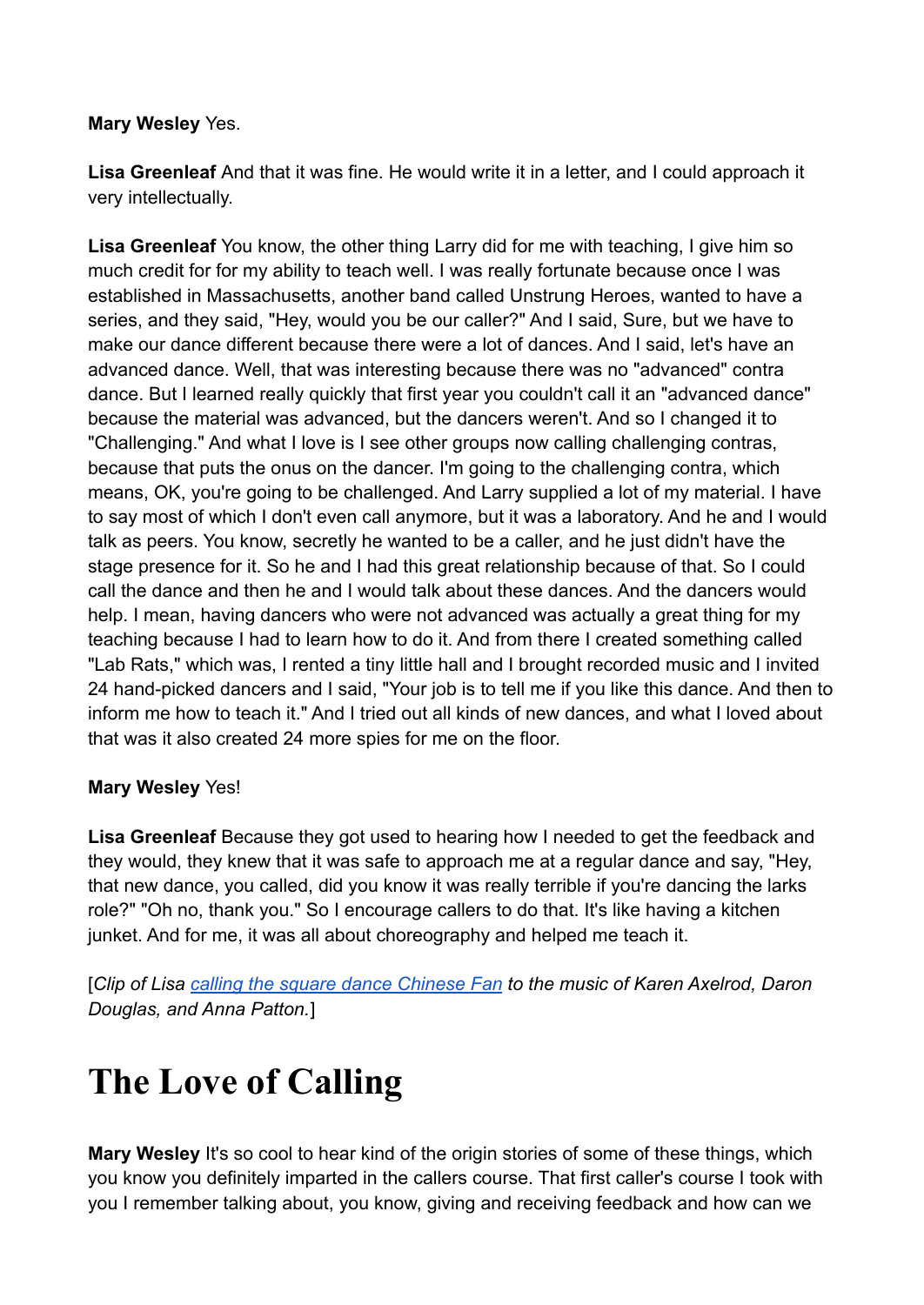do that in a kind and helpful way. And yeah, sort of forming your team of peers. Such important things. Well, so maybe we'll get more into into the abstract, but I just hear so much...such a spark, and so much love in your voice when you talk about all the different parts of calling: the teaching, the working with the band, the kinesthetic, you know, finding the flow, finding the story. What is it that you love about this?

**Lisa Greenleaf** Yeah another thing that I try to get across in my callers workshops, because I do appreciate how difficult it is to be in these workshops that are intense, these intensives, because you get up to call and you're about to get feedback. And of course, as you said, we try to establish a safe, supportive feedback loop. But, I love learning about the language of calling. I mean, that's kind of a hidden sociologist in me. I might say something, and the dancers do something unexpected. To me, that is wonderful because I think, "Wow, look what they just did!" You know, it might be really tempting to blame them, but instead look at it as an opportunity. "Wow, that was fascinating." And then that's the kind of conversation you can have with your peers. I love that kind of conversation. "Has anybody had this happen on this dance?" You know, that's another regional difference I've noticed that I may have the language down perfectly for an intermediate dance that has a little twist in it. And then I go one state over and these people look at me with blank stares, and I think, "Wow, that didn't work." And if you can train yourself to do that, that to me is the joy of this dynamic thing that is always changing is, how do I make this work? You know, the other thing I really love, as I said, is I'm so lucky that I've had these great musicians to work with. I rarely have had a bad band. I always learn from the bands. I either learn things that I need to do to deal with bands that aren't as skilled, but I always learn something and I think one of the best stories I have about that is how I got interested in that...Besides that very first band saying, you need to come to our rehearsal. I was calling a weekend in Santa Barbara, California, and the band was Nightingale, which at the time was one of the top northern style bands, and they were writing a lot of their own tunes, and they had very unique arrangements, and I remember asking for a smooth tune. And I got French-Canadian, which to me wasn't smooth because French-Canadian is very punctuated. It was a very downbeat. And I looked over and I realized that Keith Murphy was playing the piano very smoothly. It didn't sound smooth, but that's how he was playing it. And I thought, Oh my gosh, this is a disconnect. So for that entire weekend I would ask for a tune and then I would take notes on what I was hearing, and afterwards I would ask Becky Tracy, the fiddler, "What's the name of that tune?" And by the end of that weekend, I had a database. And that's what I do now for bands that I work with a lot, who have their own tunes, I have a database of their tunes.

### **Working with Bands**

**Mary Wesley** Yeah. Can you talk more about working with bands and how you think about matching music and movement?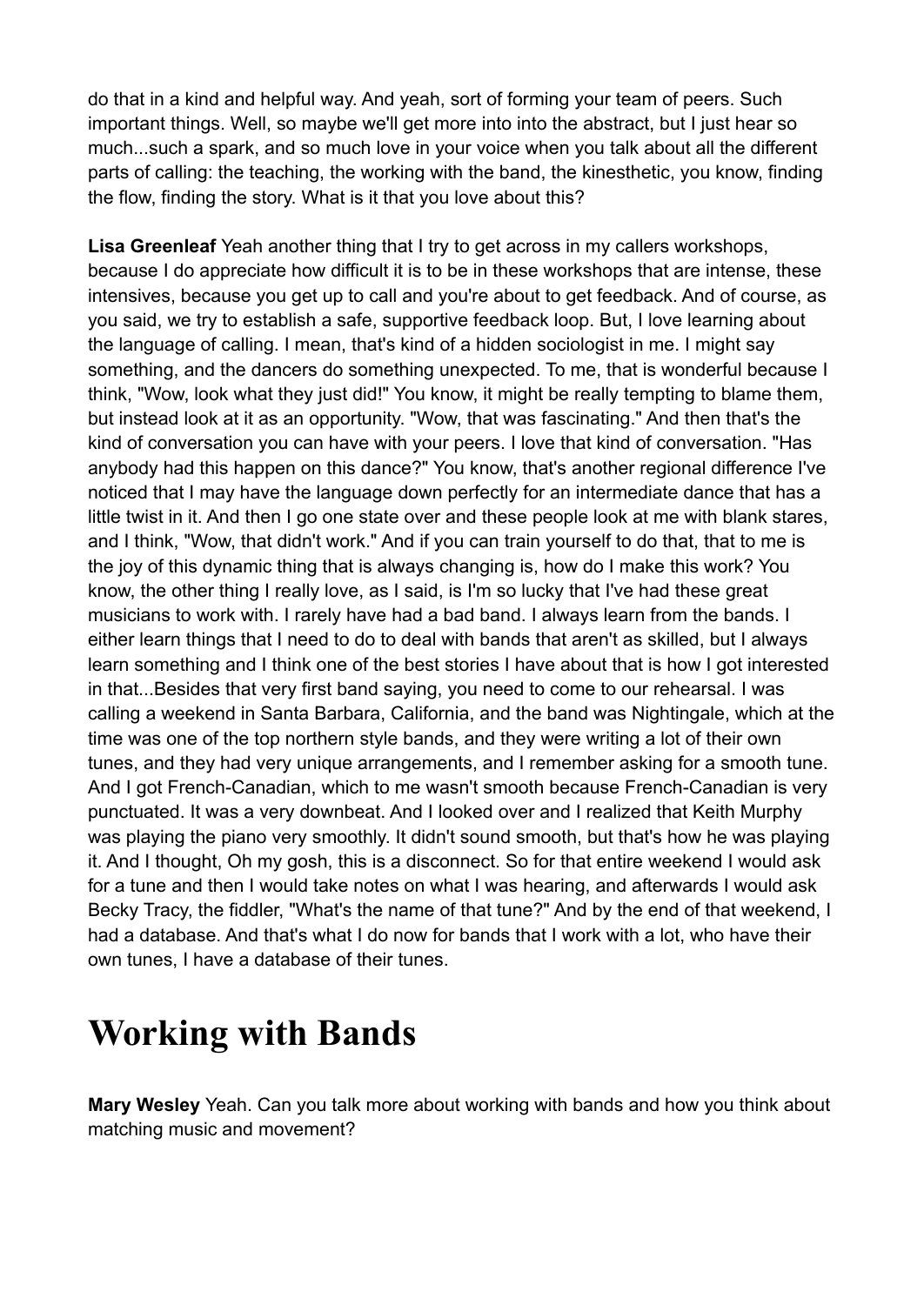**Lisa Greenleaf** Yeah. You know, one of my favorite things to do in that caller's class that you are in is, do you remember this? One of the assignments is that you have to go with your buddies and interview a rhythm player and a melody player?

### **Mary Wesley** Yes.

**Lisa Greenleaf** And ask them about their pet peeves because secretly what I'm getting is intel for myself. I remember learning from that class because of what the class had found out. For example, Larry Unger said, "Please don't call a no walk through medley as the last dance of the evening, because that is our last chance to shine and we'd really rather not have the caller talking over it the whole time." And I remember my eyes were as big as saucers. "Oh, I didn't know that. Thank you. I'm glad I learned that." As far as the music, I feel it. I mean, I'm a kinesthetic visual person with a really good ear, so I feel their tunes and I can feel where the balance needs to be or I can feel that it's really smooth. And, you know, again, dancing. That informs, and it's good, the thing is, even though I might have this database, I don't insist that they play these tunes. I might say, "Could you play something like this? That has that thing on the A1, could you play something like that?" Although there are some bands that I program because they like that, they're like, "Oh, you have your database, just tell us what to play." But that's very rare, folks. That's very, very rare. The Latter Day Lizards like it when I do that, and it's always up to negotiation, so if they don't feel like playing something. But that's another one of my favorite workshops to do is play tunes and have callers walk around. What figure do you want to do with this? And again, don't be totally tied to it. That's why it's good to dance, because I know I've been surprised. I've danced a dance I've called, usually to a smooth tune, and the band isn't playing anything smooth. And I realize, "Hey, this works really well with this chunky tune. Who knew?" So stay open. But to me, it really is about how does my body react to this tune?

**Mary Wesley** Yes. Yeah. I mean, it sounds like you are really energized by, something being new or different or unexpected. Or seeing kind of a possibility for change. Is there, are there times when change doesn't feel good? You know, have been moments when it's like, "Actually, I like the other way," or you know...where do you, how do you navigate that when, when you know... Or do you, do your tastes come up against change, change going in the direction that you're like, "I don't know about that."

**Lisa Greenleaf** Oh, sure. Well, musically, if I felt a tune hasn't worked well for dance, I figure out if I can tell the band right then and there, or if I need to wait until the break. In which case I'll go to somebody and say, "Hey, can I talk to you about that one tune? That didn't really fit for me." And it's a conversation. "How do you experience that tune?" What a great question. And, you know, usually the band is aware of it. "Oh yeah, oh yeah, we kind of felt that,x sorry, we didn't know what we were doing. We were arguing." And it's like, "OK, no worries. No worries." Or they're surprised, and then I'm like, "Well, give me the name of the tune" and I make a note, "Do not ask for this tune."

**Mary Wesley** There you go.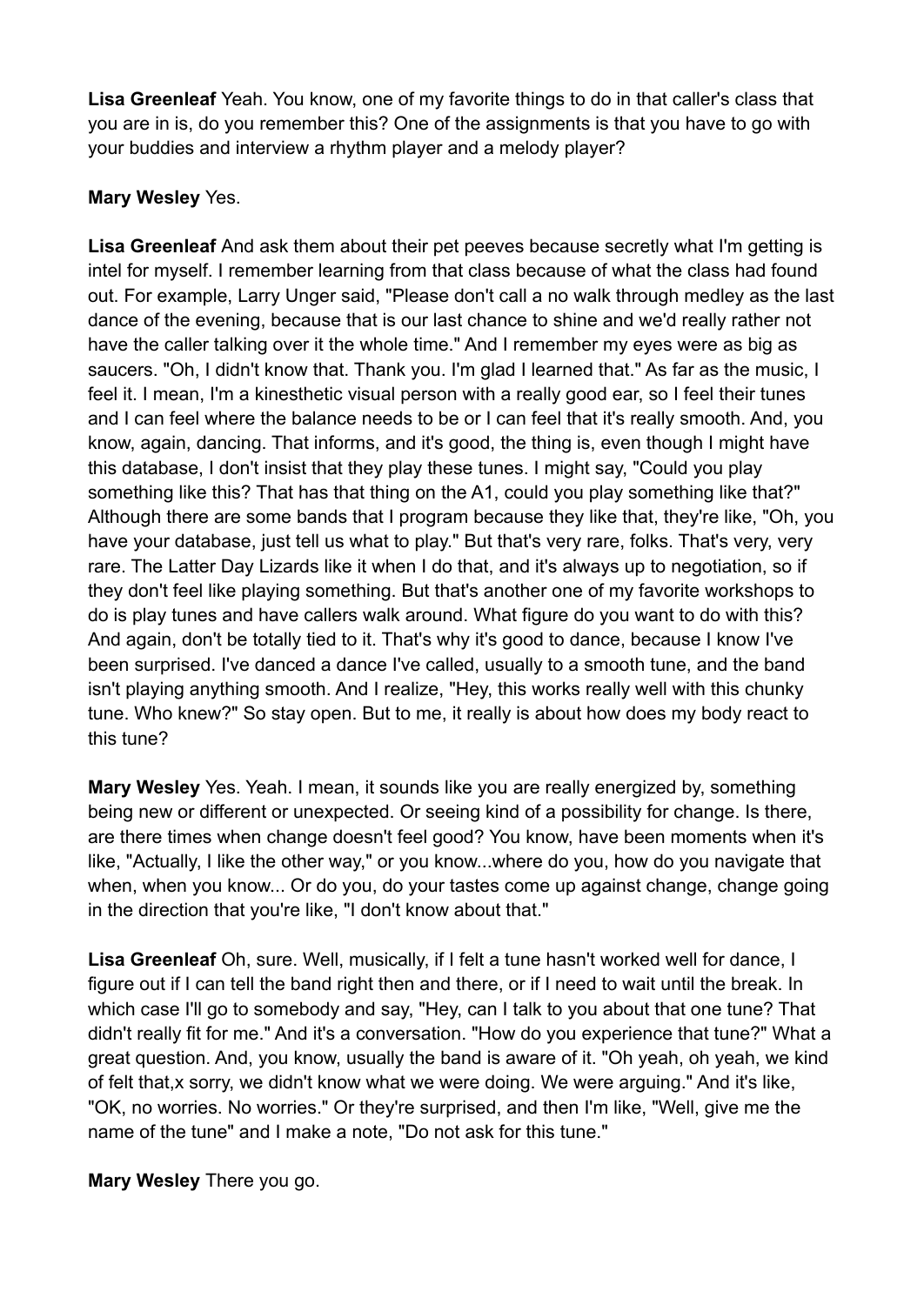**Lisa Greenleaf** And not musically speaking, of course, there have been so many changes recently, which I think is great. And I have come up against some interesting things, I guess kind of like against my value system, which surprised the heck out of me. And so I was actually kind of grateful for it. And that's when we were having the big discussion in modern contra dancing about changing the role terms to gender free. And I was there at the beginning of it. I was there when the lesbian and gay community was using "bands" and "bare-arms." We had arm bands around to designate the traditional gents role kind of thing. And then in New England we tried jets and rubies, and now it's larks and robins and larks and ravens. But at one point, people wanted lead and follow, and I was stunned at my reaction because I said, absolutely not. Because contra is an equal opportunity dance form. There is no lead and follow, the caller has already told you what you're going to do, and there are plenty of times when the person on the right is actually leading the figure. And words matter. And if you have this lead/follow, the followers may not be really paying attention, whereas there's a really crucial move right here where the person on the right does actually have to initiate a little bit of the action. And luckily, there were some other callers who were vociferous about that as well. And I don't think it's really an issue now, it was when groups were trying to decide and a group wanted to hire me, and I said, sure, but I'm not going to use, lead and follow. I'm going to use larks and robins. And they said, OK, no problem.

**Mary Wesley** Yeah, yeah. How do you kind of navigate those, those choices that you might have to make as a caller, especially in terms of, if a community or organizers are asking you to deliver a certain, you know, a certain thing, whether it's it's the dance role terms that you're using or the styles of dances that you're calling, you know, how much do you respond to what you're...kind of what you're being hired to do? And then how when do you, you mentioned your value system, you know, like where, where and when do you tap into that sort of that personal compass and decide, you know, decide to maybe make a different choice?

**Lisa Greenleaf** Yeah, well, you know, choice is a great word, Mary, because you can always say, "No, I'm busy that weekend." And you don't have to tell them why you really don't want to do it. And I will say that that whole lead/follow saying I never had to turn down a gig because of it. But I was prepared to. That was so important to me that I was prepared to say, "No, I can only do it if it's this or this." That's a really good question, because I remember I did come up against this once when a west coast group was having a weekend and they said, we're trying to get squares into our dance weekend, and that's why we hired you. But what I figured out was they hadn't done the groundwork. And so my just calling a square, didn't quite go over well. And I had a really good talk with them later, and I said, "You guys have to promote this before I come. You can't put this on a caller. This is your community decision." So, and it can be as simple as when that caller says, "Find three other couples for a square," that four of you immediately are going to squeal and yell with delight. It could be as stupid and silly as that, but it creates excitement. Don't ask the caller to do that. And I've had that same issue, for example, and I think other callers have to, for a while, and who knows, it may come back, there's been a controversy about doing lifts and aerials while dancing. Swing dance moves. And I've always said, please don't burden the caller with that. That has to come from the organizer. I'm happy to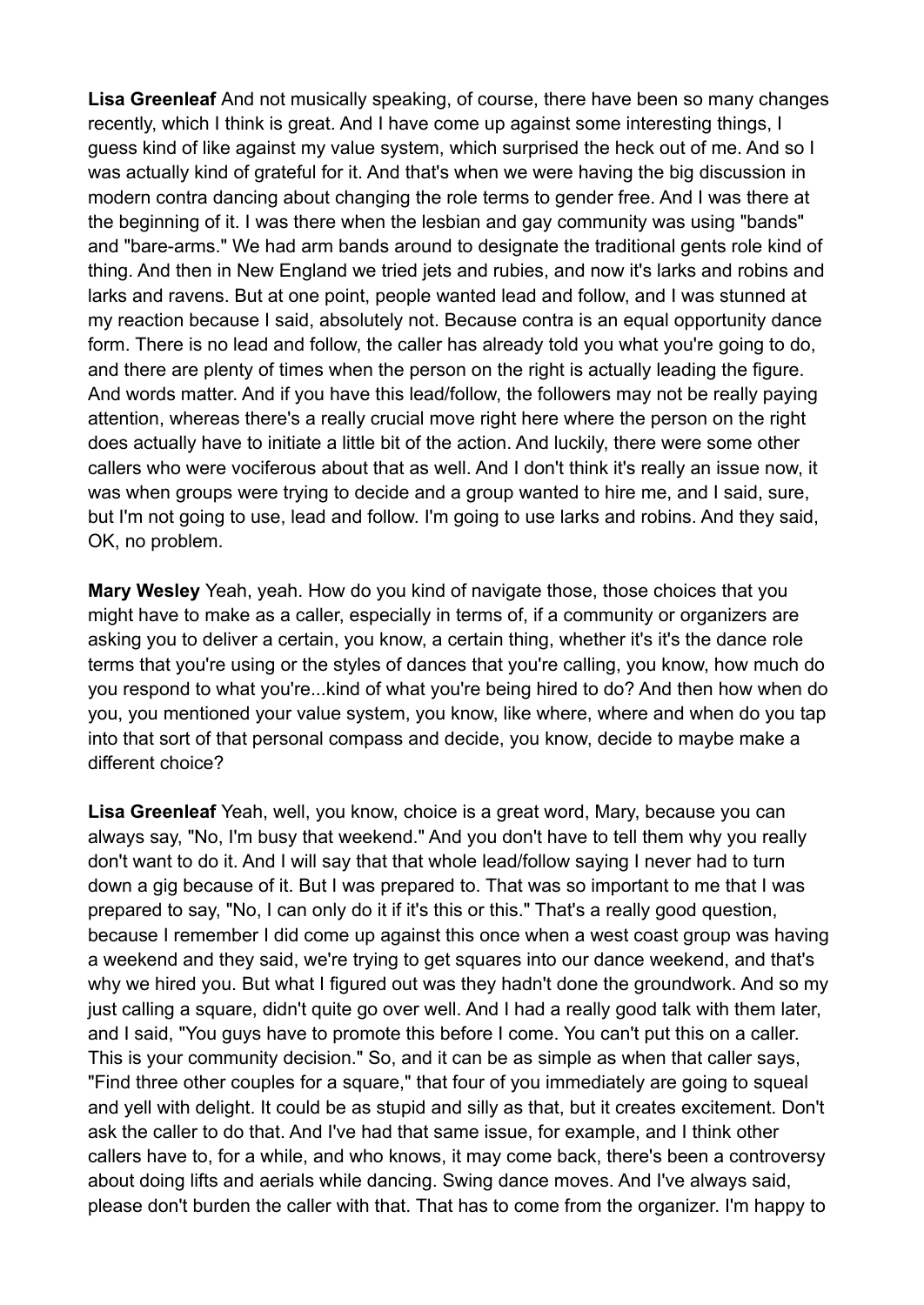support what your policy is. But then I'm going to say, "Please talk to so-and-so about this policy." I'll be happy to read the policy, but please talk to so-and-so if you have any questions about it because I can't police it. You know, and that probably just came from having good discussions with my buddies. How do we handle this?

**Mary Wesley** Yeah. You know, you're mentioning a couple of different things, things that you've done or communicated as a caller, I guess I'm wondering more broadly how, what would you describe as kind of the job of the caller? What's a caller's job description? What entailed?

### **The Caller's Role**

**Lisa Greenleaf** Wow. Well...

**Mary Wesley** You know because yeah, it's like, do people know that you're...you're just describing sort of some very particular sort of conversations and negotiations with some organizers, and that's, that is very different from standing at the mic and teaching a do si do.

**Lisa Greenleaf** Oh, I see. Yes, this is the sausage question. How is the sausage made for an entire evening? So those of you who don't know, so I'm approached and I get hired. I may or may not have any say in who the band is, and that's fine. Some callers like to get in touch with the band ahead of time, depends who the band is. It depends on also what this organization wants. If they say "We always do Money Musk after the break, then you bet I'm going to write that band and say, "You guys know about this, right?" I've actually had that happen before. They were not ready for it. And then I have to spend a lot of time personally programming, which is putting the dances in an order that makes sense. And that can take a long time, or it can be really quick, it just kind of depends. And that's a whole other discussion about how you build a good program, but of course, for me, it's about variety and building skill. Do I have to appear early to do the beginner's/welcome workshop? Whole other set of philosophy there.

**Lisa Greenleaf** You know, you touch base with the organizer, the announcements, all of that, you manage the time. And I suppose the hardest part really is gauging what's happening while you're doing it. For me, I'm a guide and I am the linchpin in the evening. I'm not responsible for everything, but I'm the linchpin. I'm the one they're going to go to if they've got complaints. I'm the one who has to manage kind of what's the atmosphere in the hall? It's a big responsibility and I love doing it. It's fun. It's a lot of fun. And I also want to make sure the band is having a good time. Is there anything you particularly want to play? That kind of thing?

**Mary Wesley** That a strong, you know, image or feeling, being the linchpin of...

**Lisa Greenleaf** ...of a good time.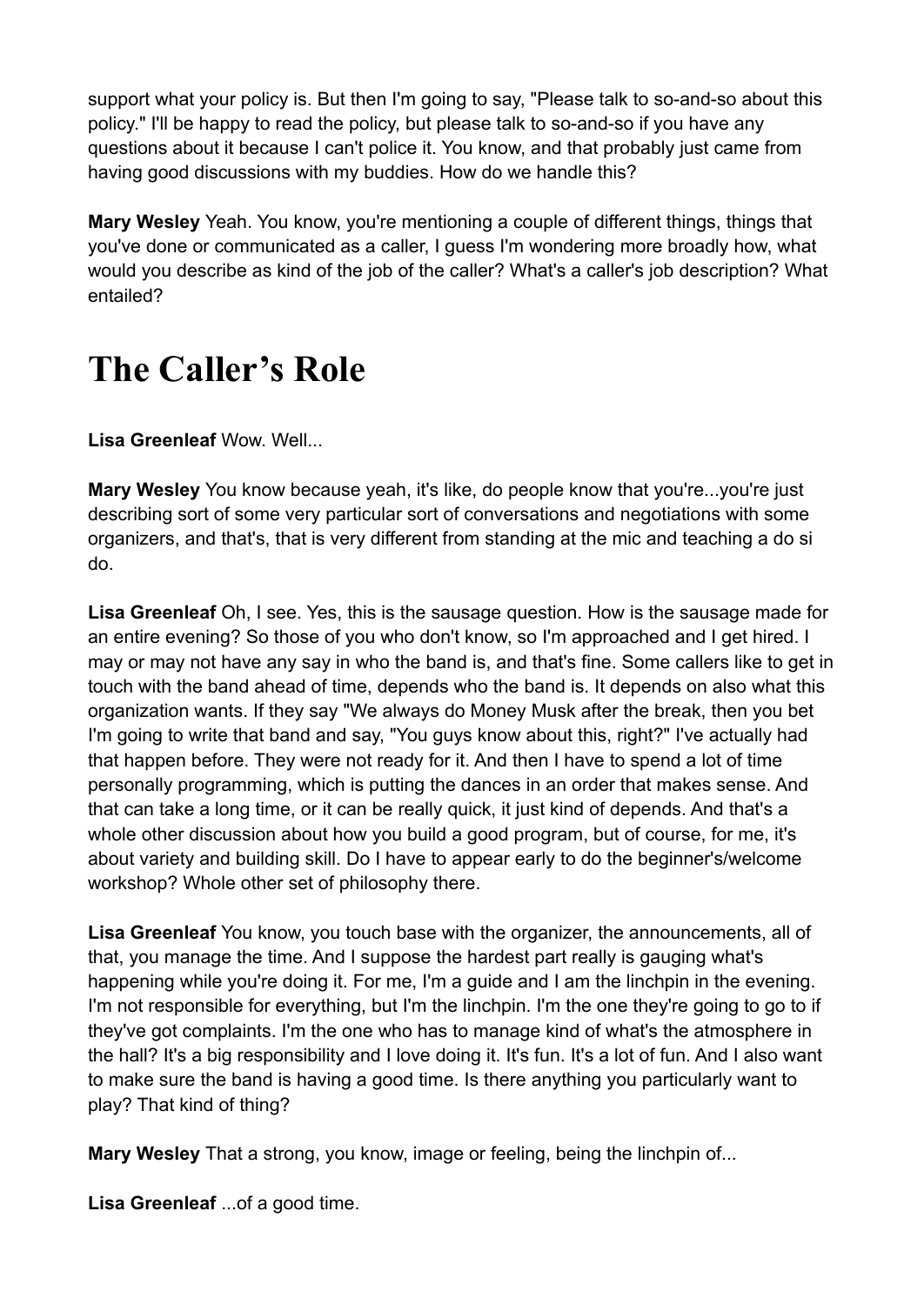### **Mary Wesley** Yeah! Phew!!

Lisa Greenleaf The linchpin of a good time, right? That's what it is. That's what it is. But it's also knowing when to shut up. I mean, my golden time is when I do the walk through or when I'm organizing the hall or whatever. But once those musicians play, boy, I don't want to be in people's faces too much. I want them really to enjoy the band.

**Mary Wesley** Do you think about influencing the dance community kind of off the dance floor? You know, especially as someone who kind of travels and has connections kind of across the country? Do you see yourself kind of influencing especially some of these broader conversations, conversations happening about dance roles, language kind of, inclusivity as a sort of pretty, pretty visible, active caller, do you feel like you have a particular role or how do you approach those larger conversations?

**Lisa Greenleaf** If I'm at a dance weekend, I do have a role to remember that I was hired to be there, so even when I'm not calling, if I'm on the dance floor, especially, then I'm still responsible for my behavior. And that's more of a personal choice that I want to be having fun, but I also want to be taking it, I want to be respectful. Basically, that's it. I want to be respectful of what's happening, and I want to be respectful of the community and learn about the community. That, to me, is the beauty of doing weekends and weeks is, boy, I get to know these communities better. That's just fascinating to me. So I'm interested in talking with them. By the same token, I also have to know how to take care of myself, and that usually means getting the heck out of there and having quiet time, either with some friends or by myself. So that's important. As far as these larger conversations go, I have a role? Part of the problem with that is the online conversations have been difficult at times, and I've chosen not to say much, except for lead/follow. I did, I did preach a little bit about that pretty hard. But other than that, I think my role is actually to listen to my community and figure out what do they want. You know, and when the role term thing started happening in the Boston area, it was confusing to people. Especially the people who'd been dancing a long time. And of course, I understand that change is hard. And what I found for myself that worked was, well, go talk to these younger dancers and find out what's important to them. And I may not agree with them, but I get to know them as people, and that's what was happening, was there was a big split in the community. And I think if you go talk to people and learn their names, learning people's names is a really powerful tool.

#### **Mary Wesley** Yeah.

**Lisa Greenleaf** Because it means that you see them. I certainly know this as a caller so, I remember going up to one young man, there were a bunch of new, younger women, really young women in their teens, and I went up to one young man and I called him by his name. And boy, did he look surprised, and he looked as though the teacher had just found him. This was off mic, I went up to him personally. But I said, Mike, I need your help. He kind of gulped and I said, "There are these two, three, three young women over there, and they need some good help. Can you and your friends help them out?" And the look of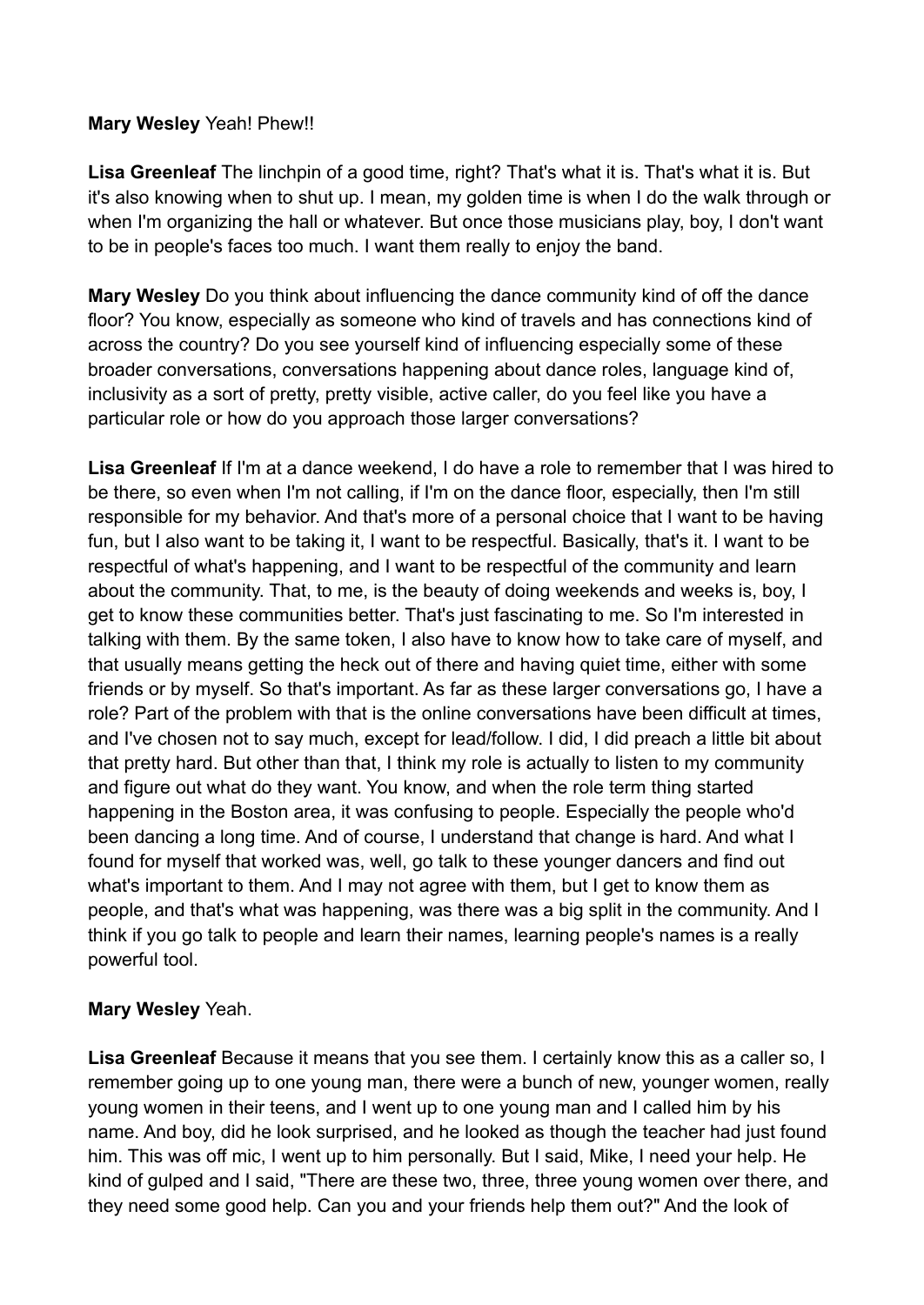relief on his face! And he did it. He did it. You know, and so that's the power of knowing your community and working with them. I mean, I think, you know how I think about leadership, to me, a lot of it is about empowerment, empowerment, for example, of the musicians. I want to make you look good, let's make sure the sound is right, how can I help? And empowerment of the dancers; help each other out. Wave your hand if you have a problem. One of my favorite things to say, for example in squares, people often feel as though they're not doing the right thing in squares. I say, just keep moving. You'll have more fun. I empower you to keep moving. You know? And then of the organizers, how can we work together as a team? Like that community that wanted to get more squares? Sure, I'll help you, but let me give you some suggestions too.

**Mary Wesley** are there other things that you think people don't realize that the caller is, is doing or thinking about? When they're up there calling a dance? You know, because I think a lot of what...I mean, the visible part of calling is you're at the mic, you're teaching the dance, you're prompting the figures, and you're asking people to find a new partner telling them when the dance stops and starts. Telling the band when, when to stop and start. But you're, you know, you're the loudest voice in the room. You're affecting, you're affecting a whole, a whole hall full of people. Are there, you know, besides teaching the moves, stopping and starting the music, are there other ways that you're thinking about people's experience on the dance floor at a dance?

**Lisa Greenleaf** Absolutely. And I think this is the, you know, one of the second or third steps that a caller gets to, and usually they start to ask the question "How do you keep your eye on everybody?" And that shows me, oh good, they are ready to move away from looking at the foursome and looking at the set, which is what you have to do when you first start calling. You know when I've called at festivals, people say, how the heck do you do that? And I said, you open your vision. It's really great. Everybody's swinging at the same time and then you see this little ripple over there and they're rapids and you realize somebody is having trouble. And you zoom in and you figure out, do I need to offer help or are they just going to get it? So that's often a thing is, is one side having trouble. And can I help? And how can I help minimally? Which is one of my favorite things to do.

**Lisa Greenleaf** So being able to see the whole hall, I think, is a, is a more advanced skill.

#### **Mary Wesley** Yeah.

**Lisa Greenleaf** You know, and I think for anybody who wonders about calling, just ask a caller sometime, "Can I come up on stage and stand by you for one dance?" And then you can negotiate which dance it is. And I love it because then they get this different view. They see what I'm doing. They see I have notes that I have a microphone. They see me communicating with the band. And then they go, "Whoa, this is more complicated." Yeah, I said it's more than just counting to eight.

**Mary Wesley** Right, yeah, a lot more.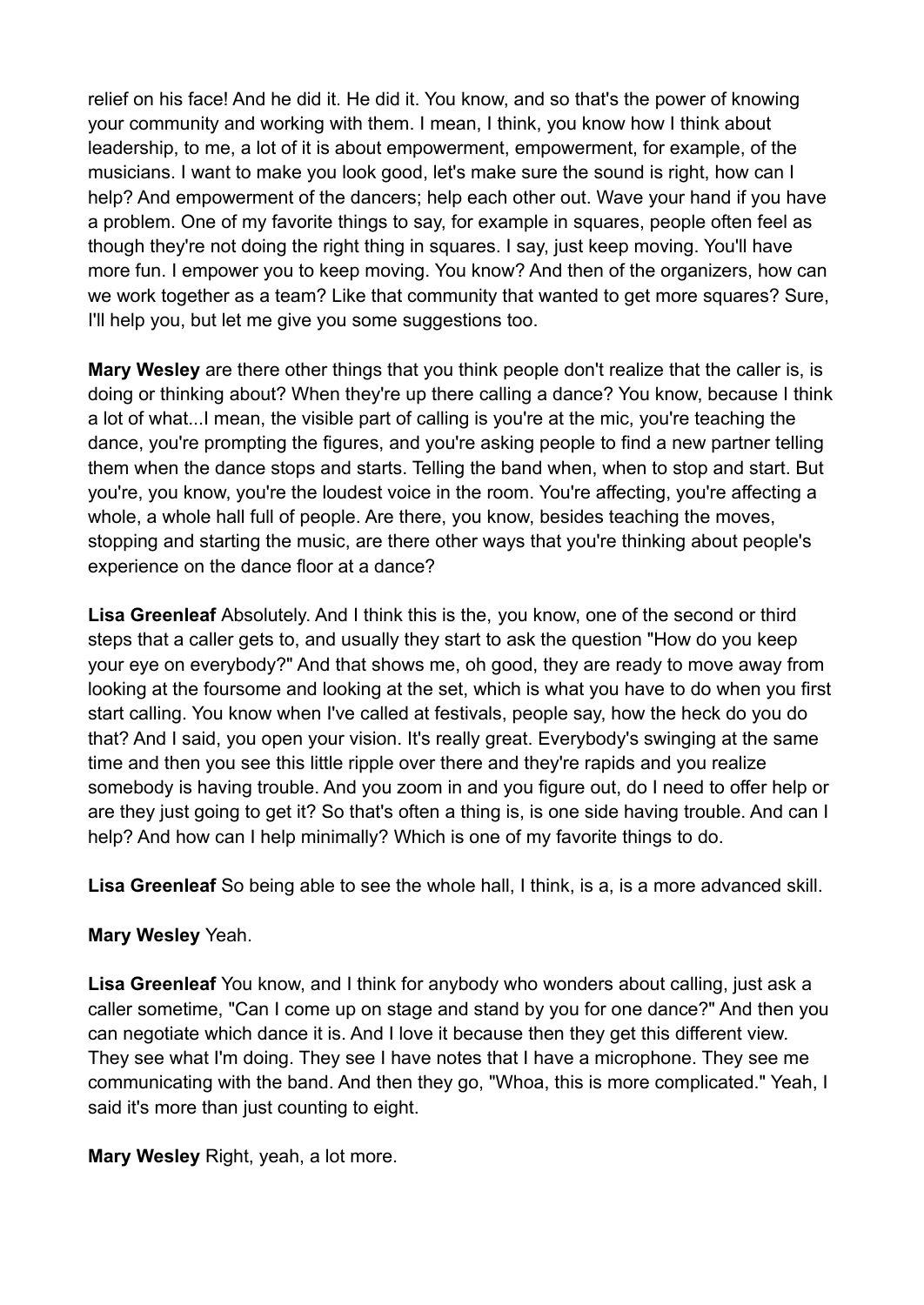Lisa Greenleaf Yes, if you can count to eight, you can get started. But then beyond that... It's really fun just, you know, get up there and see what it looks like.

[*Clip of Lisa [calling the contra dance "Summer of](https://www.youtube.com/watch?v=GQSeUyuqo20) '94" by Mike Richardson to the music of the Stringrays*]

### **Handling Mistakes From the Mic**

**Mary Wesley** Yeah. What, how do you handle it when something goes wrong and you're not able to, you know, despite your minimal or even maximum effort or input, you know, it doesn't get fixed. How do you handle that?

**Lisa Greenleaf** Yeah, that's experience. Oh my gosh, that's experience. And then debriefing immediately with your peer buddies...and what would you have done? I mean, I've certainly had those adrenaline moments, oh my gosh, and moments when you don't even understand what's going on and you're trying to figure it out. And I had a moment actually not too long ago where I completely missed a key direction in a dance and I was flummoxed. And I remember at one point going, well, this has never happened with this dance. Look at it again, start over. And luckily somebody came up and said, I think it's a diagonal, and I went, "Oh, that's it." Huge relief. So yeah, it's really hard not to shut down. I think that just comes from experience. And maybe, you know, say anybody got any suggestions?

**Mary Wesley** Right. Although that's a terrifying...sometimes that's a terrifying moment for me, and I can remember having moments where I'm like, "What do you think we should do?" And then you realize you've asked two hundred people...

**Lisa Greenleaf** Right.

**Mary Wesley** "What do you think we should do?" And I'm supposed to be the one voice.

**Lisa Greenleaf** Exactly, exactly. Oh, well, you know, Mary, there are more crafty ways out of that. And again, that comes from experience, where you say things like, "You know, we're actually having a sound problem up here." You're not. You're just having a personal sound...programing problem in your head. So we're actually going to stop and play a waltz.

**Mary Wesley** Ooh, I like that. That's good.

**Lisa Greenleaf** Oh yeah. You can create a false problem that takes it off everybody. Because part of it is, as a dancer, I can feel the stress. Which is why I love to experience callers making what I know are mistakes. And then watching them smooth themselves out of it, I mean, my first role model for that was Tony Parkes, hands down. On a Monday night just, you know, Mr. Smooth. And there was a mistake, and I was a new caller and I thought, "Oh no!" And then he just said something like, "Well, actually, let's make that go to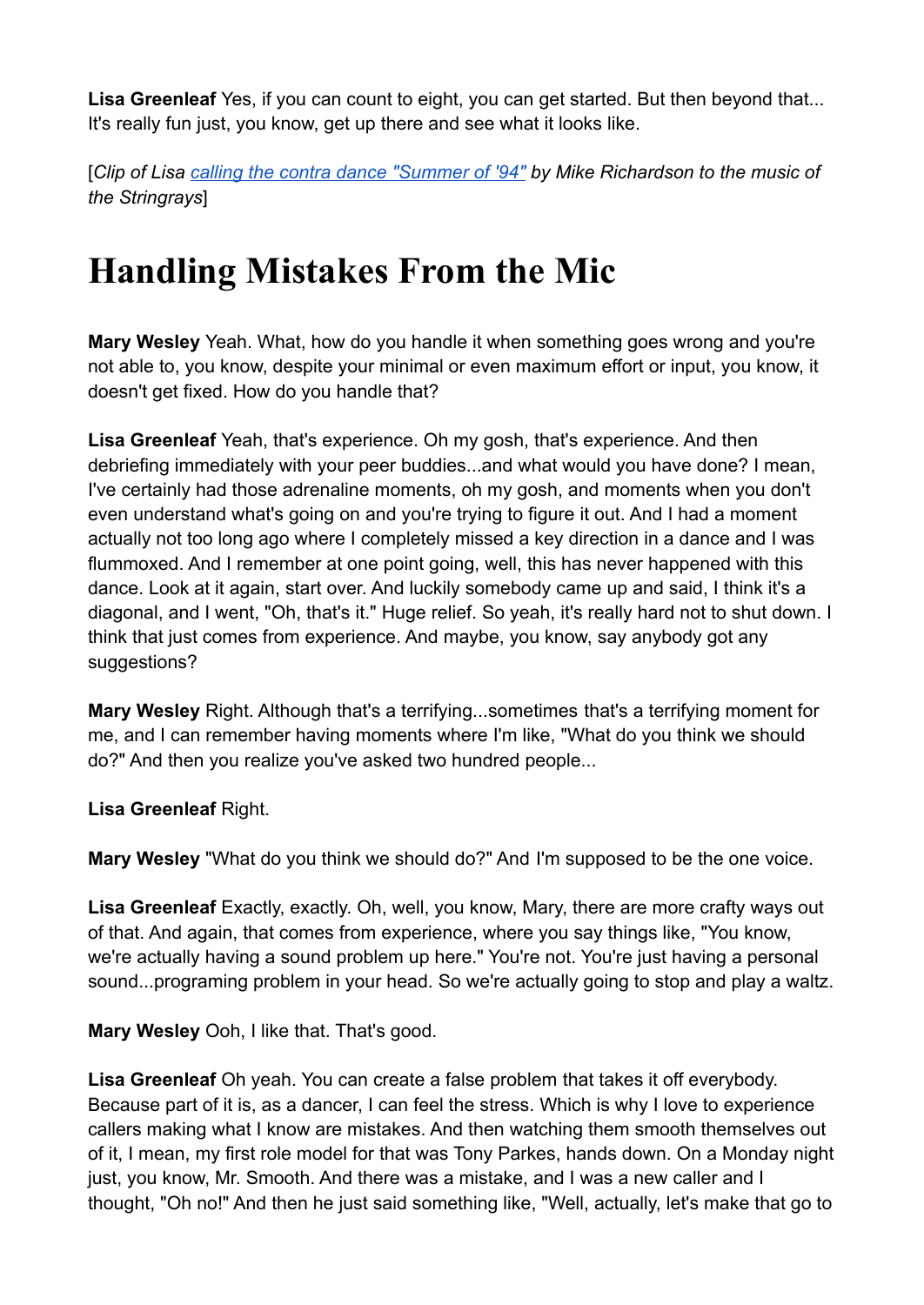the left." And then and then everybody just moved and I looked and I said, nobody...it didn't bother anybody. And it was all in how he handled it.

# **Teaching**

**Mary Wesley** So when you're teaching...I also think of you as a traveling caller, but I especially think of you as a teaching caller and someone who's mentored a lot of callers, myself included. And so what's your sort of approach or philosophy when you are teaching people to call? How do you get people to that level where they have enough experience that they can bounce back from a mistake? How do you start from point zero and take them along?

**Lisa Greenleaf** Well, usually the intensive workshops I do are for intermediate or advanced-beginner so that they already know the basic structure and they've already gotten to practice the nuts and bolts. You know what an A and a B are and how to cue the band. Because that takes a lot of time. And I love doing that at weekends, like an Introduction to Calling—that's fine. But at a weeklong workshop, I want to hit the ground running and the first thing I think I have to do is establish this supportive feedback loop. And I credit Linda Henry in the CDSS office for helping me understand how to do that. It's all based on "I" statements. I, as in the letter "I." And boy, is it powerful to learn this method because then of course, you can apply it in your whole...your own life. But before we do anything, I let them know that we will give you feedback, but it's always going to be in the form of an "I" statement. So instead of "You weren't loud enough," it's "I couldn't hear you." Big difference with that. And, "I got confused when I heard circle left." That kind of thing, as opposed to "You, said circle left and nobody else did it." And so learning how to say an "I" statement, it just relaxes everybody. And of course, you know, you were there, I also do a bunch of theater exercises to get people loose and to let them know that we've got to be a group together. One of my favorite things is to get people to be excited about the fact that they made a mistake, and it's goofy. But we walk around the first day going, looking each other in the eye saying "I just made a mistake!" "Excellent! Excellent!" "I didn't know what I was doing!" "Yeah, that was great!" So that you take it as a learning opportunity. That it's exciting. What can you learn from it? But then when I get into teaching about the walk through my biggest thing, and I think it makes me a much better caller, think like a dancer. That is my phrase. I need that on a T-shirt. "Think like a dancer." Callers get in their head and they think about all the mechanics and this and that. But think like a dancer. Does a dancer really need to know all that extra stuff? If you think like a dancer, then you can pare down your words. You know, the other thing that's important to me is learning styles, so that you have two or three different ways of saying the same thing. Circle left three places until you face your neighbor up or down. So the three places is for the engineers. The three places to somebody who's just kinesthetic, they're not going to get that until you say until you face your neighbor up or down. Oh, got it. Think like a dancer.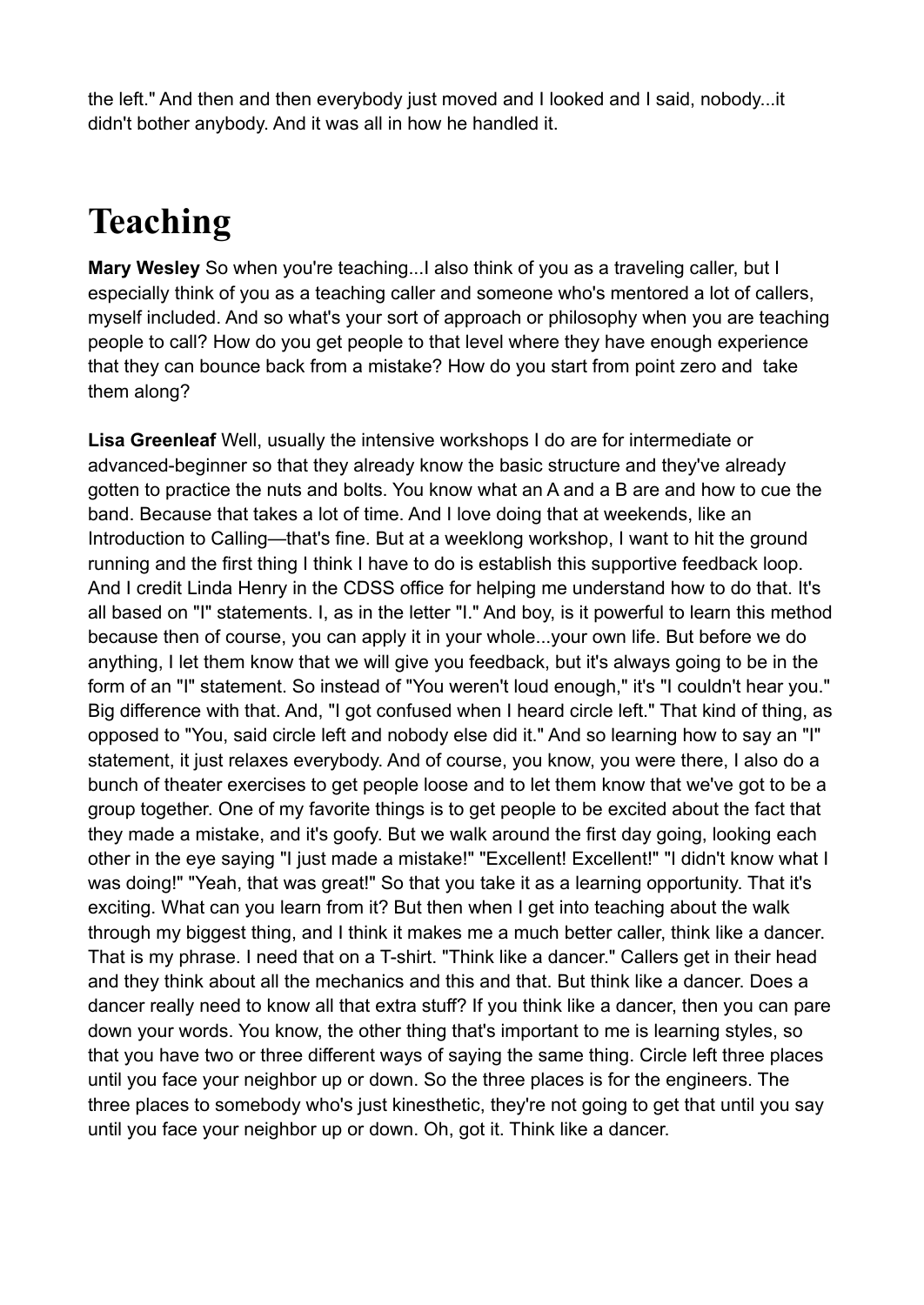**Mary Wesley** I love the...the attention to language is definitely...was a big thing I learned from you. I remember the word "until" being really critical. What are some of your other little words that do a lot?

**Lisa Greenleaf** Yeah, every time you say a fraction follow it was "until.".

### **Mary Wesley** Right.

**Lisa Greenleaf** Circle left 3/4s until...and again, that's because you've got...or three places. And again, I learned that in my class. Somebody from the Midwest said, "I don't use the fractions. I say how many places." And I could feel the resistance in my body, and then I thought..."She's right!" She's right. Just because it says 3/4s on my card doesn't mean I have to say 3/4s. People have a phobia about fractions. So saying three places "until," tells them which way they're going to face, because in contra, it's all kind of wiggly. You know, you can circle three places and face a cross, or you can face up or down, or you can face into the middle. So that until helps the kinesthetic and visual dancers know where they're going to face. Oh yeah, well, everybody knows my real pet peeve is "going to." We have a whole feedback loop for "going to," whenever anybody says that we hum, because...just in the class, just in the class. Because "going to" to me is one of those neurological quirks. It's buying you half a second more time while you figure out what you're going to say. "Going to" implies the future. So, long lines forward and back. Ladies, you're going to chain across. Now as a dancer what that means to me is there's a but. Robins, you're going to chain across, BUT do this first. No. Robins chain across; just give the figure. Circle left three places, and now you're going to do-si-do. Ah, no! Circle left three places, do-si-do your neighbor. You can cut out that "going to," it's great. And then there are times when you do need the "going to." Larks, you're about to allemand...you're going to Allemande left, but first, look at that other gent and make sure you remember who they are...or that other lark, yeah, that kind of thing. That's really subtle. And unfortunately, I think I've inculcated every student I've ever had. So now whenever they hear somebody say "going to" it bugs them. Their ears perk up. But it's just one of those small linguistic things. I think those are the two biggest ones.

**Mary Wesley** Yeah, it can have so much impact, I think, you know, the economy of words

**Lisa Greenleaf** Well, and I think also, as I mentioned before, knowing what your anchors are. So I really understand that a lot of dancers are visual. They're taking visual cues so that if you are working with beginners, orienting them to their partner is really great. Swing your neighbor, face across the set to your partner. You can actually watch them. This is what I love. This is the sociology of it. End that swing, and you see them bobbling around, and face your partner, and you see them straighten up. Oh, my partner's over there. So that's the fun part. That's the fun part.

**Lisa Greenleaf** Oh, which brings me which brings me, can I tell you a pet peeve?

**Mary Wesley** Yes.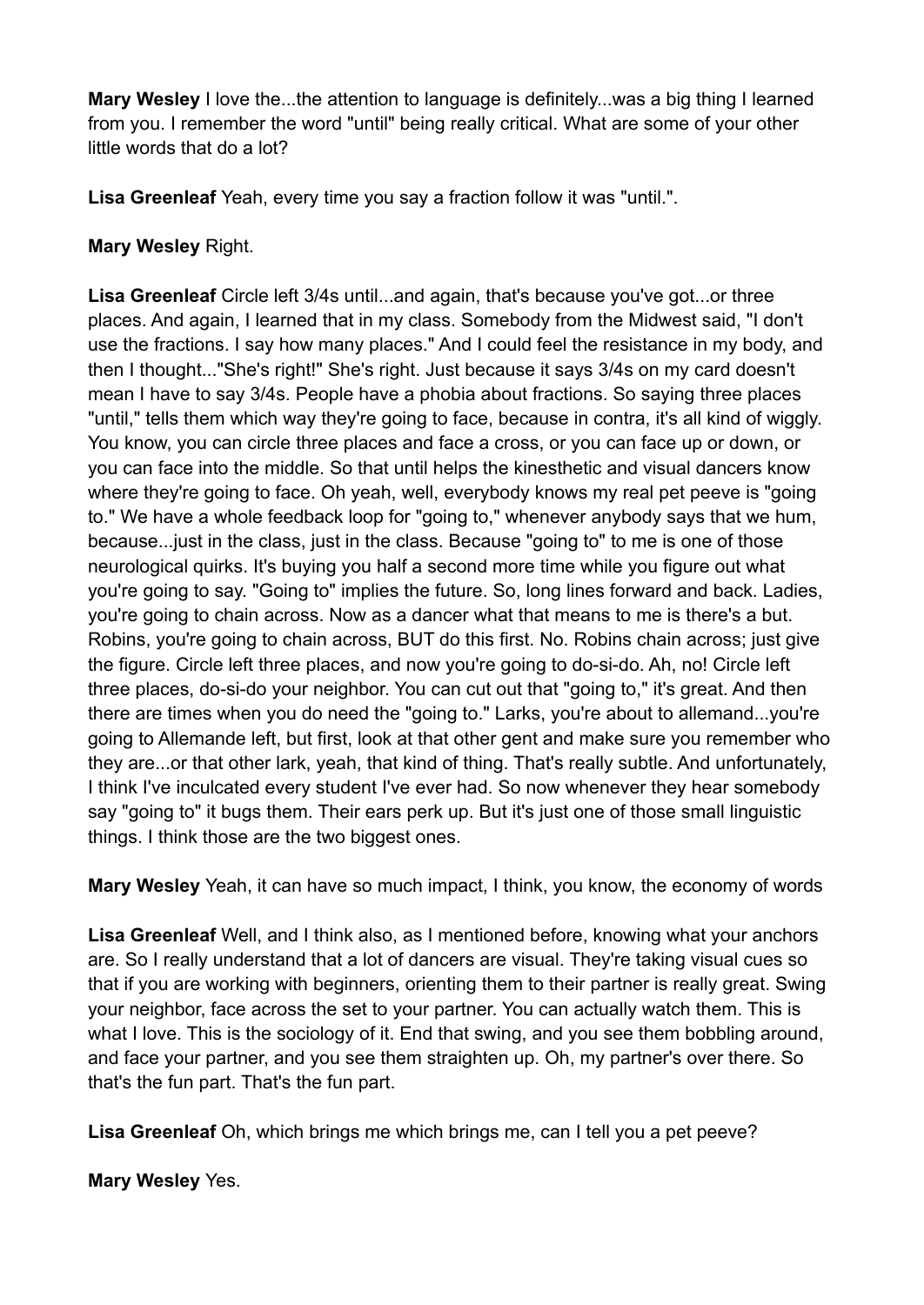**Lisa Greenleaf** Here we are, folks. Now we're really geeking out. I don't really have that many pet peeves because I really enjoy just the people and the situations and all of that and talking about them with everybody. But an example of people not quite getting the dance. I have heard more than once somebody say, "It's just a dance." And that makes me cringe because for me, it's more than just a dance. Saying "It's just a dance" minimizes the importance of why we are all there. We're there to connect. And sometimes as a dancer, when you make a mistake or you're confused by the instructions, you feel out of sync with everybody else. So a better way to think about it is how can you get reconnected? When I hear "It's just a dance," I feel as though I'm being brushed off when really what I'm saying is "Help, I want to get reconnected here. I feel left out. I want reassurance." And you can do that from the mic. If you can tell that people are unsure of themselves. Don't dismiss them. Reestablish this nice safety net for them. If you really think it's true, like, "You know what? I'm going to help you get through it, and so are these other people. I will help you." And if you're a dancer on the floor, you can say to somebody, "Hey, we've got six more rounds to get it right. Let's do it, come on, come on, let's do it!" You know, invite them into feeling that reconnection again.

#### **Mary Wesley** Right, "It's a dance! Let's enjoy it!"

Lisa Greenleaf Yeah. And that's part of "think like a dancer." A dancer's there to have fun and to connect with the music and with the other people. And so I don't know, sometimes callers say this to each other when we're really over analyzing a situation, we might say "It's just a dance." Like, no, no, but it's important to me. And feel free to say to me, "I think you're over analyzing it." Feel free to say to me, "Well, think of what you would experience as a dancer." Oh yeah, yeah, I want that good connection. I want that good connection. So that's really only my pet peeve. It's more than a dance, folks. It's life.

**Mary Wesley** It is. No, I think that's a super important thing to to hold on to. I love that, thinking like a dancer. And yeah, I'm thinking too of you were talking about your mentor Larry Jennings and him imparting this idea of trying to think the best of people. And a couple of other times, as we've been talking, you've described this sort of having a moment of internal tension. Like, "Oh, you came, you came to a dance and you and you created a really, you know, a great, exciting program..."

**Lisa Greenleaf** Expectations were different.

**Mary Wesley** Yes. Yeah. Or yeah, people on the floor, you have a nice big wide hall and everybody's crowding into one, you know, into one set. How do you navigate those...How do you meet those moments of tension where your expectations are being challenged by reality in some way?

**Lisa Greenleaf** Oh yeah, I've had a number of those. And again, it really does, it comes down again to intention. What's the intention of this group and can I align myself with that? Can I change my expectation? So that really just means taking a step back. You know, and sometimes taking that step back shows you, for example, you gave that example of a hall where people are dancing only in one part of the hall and there are a few people on the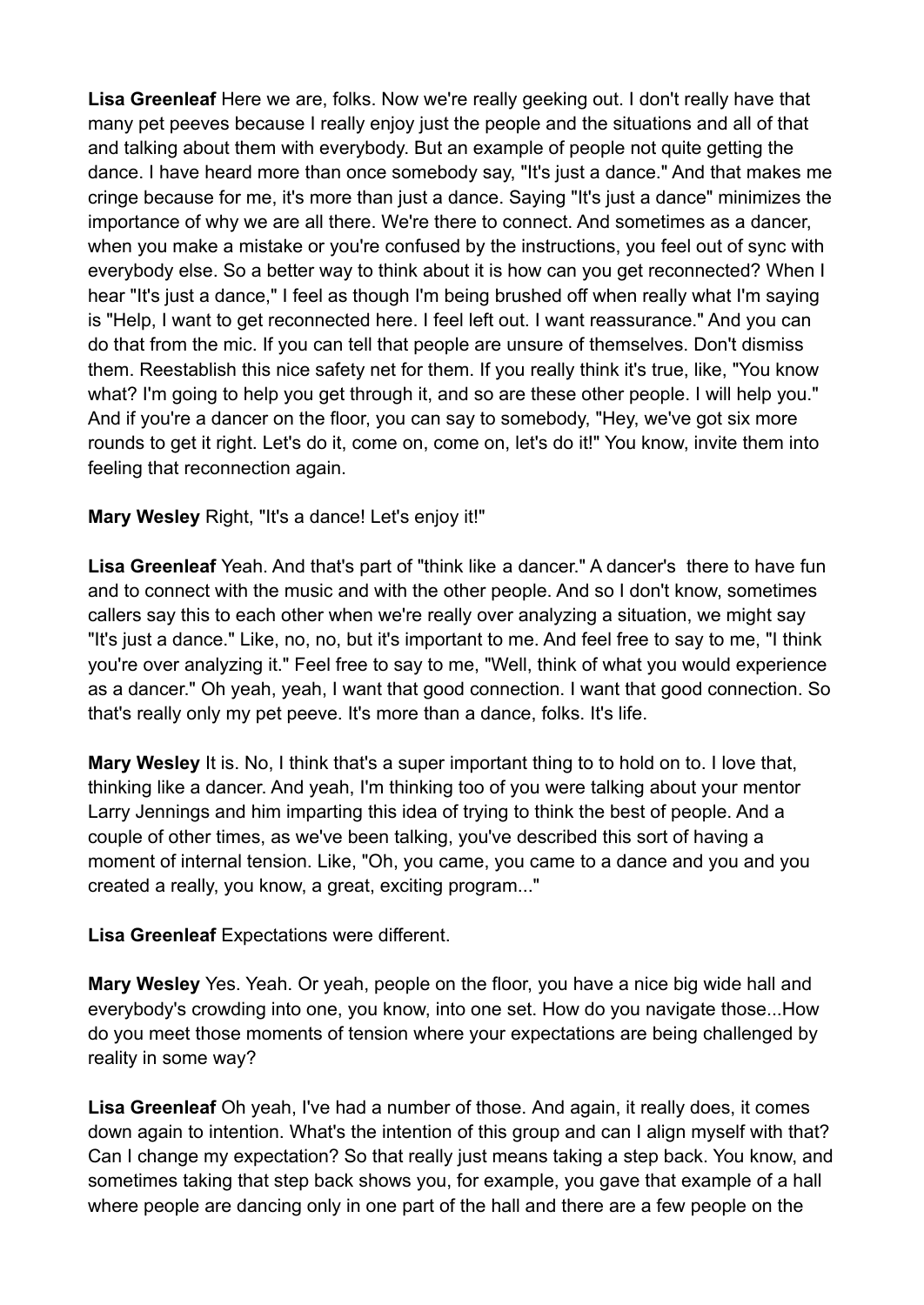other side of the set. That, to me, is a larger problem in that community. So understanding, OK, what can I do from the mic? I'm not going to browbeat them, but I can talk to the organizers. Now this has happened in my own community where I am a leader, and I learned this from George Marshall. I put my George Marshall Buddhist smile on and I walk off the stage and I go down to a foursome and say, "I'd like to invite you to join this other set." Now, I could not have come up with that on my own. That was George. "I'd like to invite you..." with his Buddhist dust sprinkled over them and they go and they join it. You know and that's a larger community conversation. But I've also been at places where the organizer wants me to effect some kind of big change. And, you know, at this point in my life, I learned, oh, that's a red flag. But I haven't always known that. I haven't always known exactly what I'm supposed to do there. So then again, step back and look at the bigger intention. And the dancers win. The dancers win. They get to have their intentions honored. As long as it's respectful and it's all about being connected and having good fun over what an organizer might want, I think. You know, then you just have a conversation with that organizer and say, "Let's come up with some ideas for you around this."

### **The Caller's Intention**

**Mary Wesley** Yes, so can you say more about your intention as, I guess as a caller or...what is it that allows you to step back and reconnect with and realign with an intention?

**Lisa Greenleaf** Experience, I think. You know, and I do have a number of exercises that I teach callers. Cross crawl, if you remember cross crawl, where you're touching your right hand on your left knee and vice versa, and you're kind of marching in place. That realigns your hemispheres. So that's what you do when you're feeling nervous, but, you then have to state your intention. And I still get that. Sometimes there's a weird buzzing on the floor and I can't figure it out or there's something going on with the band and I can tell I am discombobulated. I will do cross crawl in the back and you can also do cross crawl on stage and people will think you're doing some kind of dorky dance, which is fine. You could even do it sitting down. But what it does is then I set the intention and quite often it's just, "I'm going to have a good time." Because I can tell I'm tightening up. And as I do that, I'm looking out at the crowd and I know it's done when my body feels relaxed and my whole body says, "Yep, you're going to have a good time." "I'm going to do a good job tonight." That's another one. "I'm going to do a good job. I'm going to pay attention. I'm going to do a good job." Yeah, that's the biggest one. And if something really wacky happens, I actually step out of the calling space to think about it.

#### **Mary Wesley** Physically?

**Lisa Greenleaf** Like actually physically like, whoa, something weird happening. I mean, so that's physically taking a step back. And that actually works for me. It's like, I am not in that calling space right now because I need to take a big look at this hall and figure out what's going on.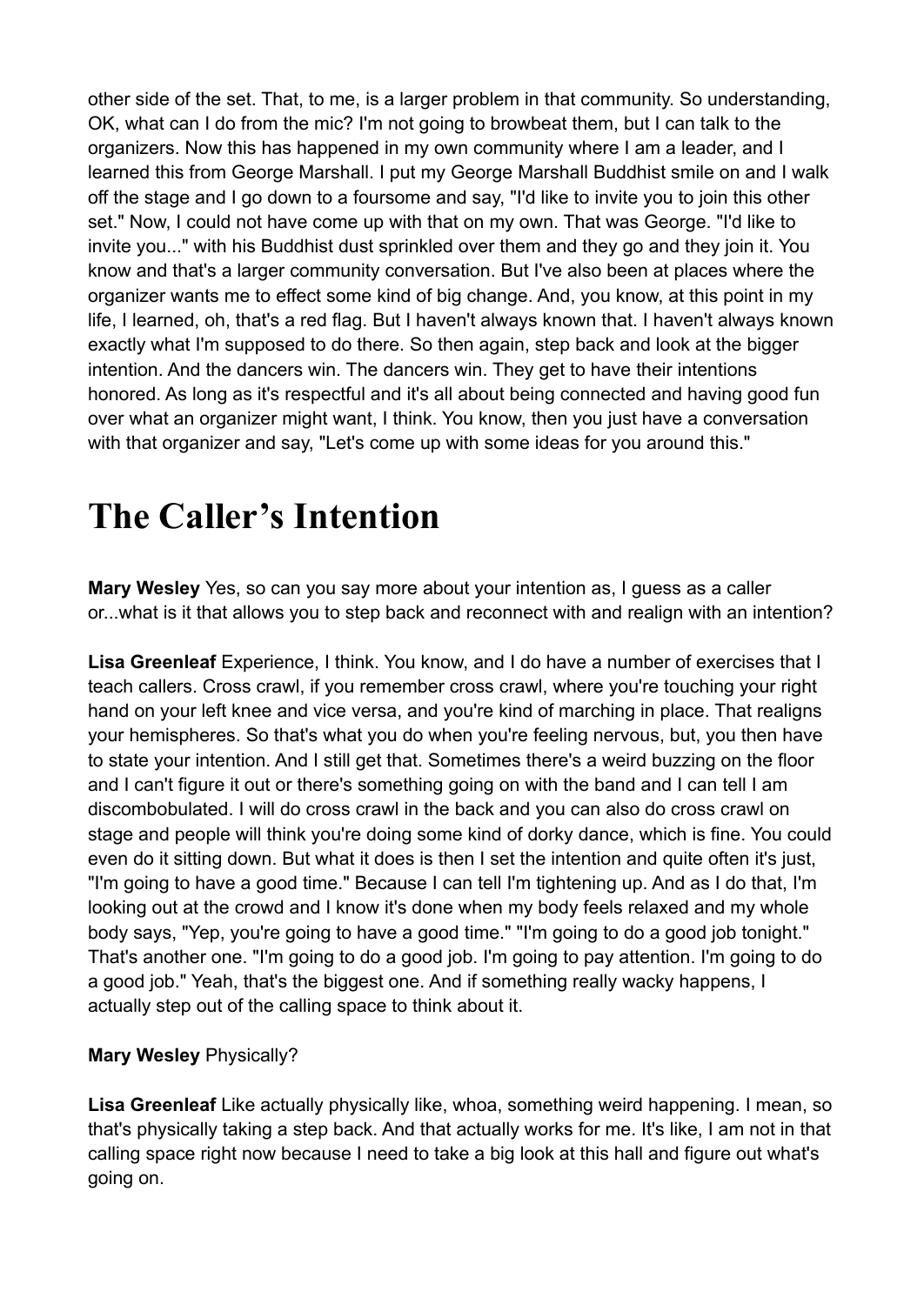# **Calling Other Dance Styles**

**Mary Wesley** I'm realizing...so we've been talking a lot about kind of contras and squares sort of not interchangeably, but I guess can you kind of outline the different styles of dance that you call and the different communities that you're part of? And how do you see that landscape?

**Lisa Greenleaf** Oh that's a good question. Yeah.

**Mary Wesley** Where do they crossover, where do they not?

**Lisa Greenleaf** They don't all crossover, and that's OK. And I think that's one thing that I would encourage contra dancers to understand is that contra dancing is not the be-all end-all of good social dancing. You know, as anybody who looked at David Millstone's fabulous history of square dancing can see with all the video examples he had from the Maritimes and from the South and the West. People are doing great dancing. It may not look like anything you're interested in, but if you watch them, they're having a great time. That's what's important. So I call squares for contra dancers. For the most part. So these are squares where everybody's moving, everybody's active, they're accessible. The pattern repeats. But I also love visiting couple squares and slightly more complicated western squares. And I can only do those at dance camps, and that's fine. Having a whole week to build up a program of that kind of square dancing, that's fine for me. And hopefully at some point in New England, we'll get more traditional square dance going. And I do English dancing and couple dancing and all that kind of stuff. And you do see some crossover, but again, it's just a reminder everybody has their preferences. And it feels like an honor when, for example, when I'm at a week that's mostly English, but they've asked me to call contras. What an honor that is for me to be surrounded by a whole week of that and then get to do some contra dancing. It's great. It's great with a different crowd. And you call contras to mostly English dancers, and they look different.

**Mary Wesley** Yeah, that's kind of interesting.

**Lisa Greenleaf** Yeah. They're more on their toes and they're on time.

**Mary Wesley** Weird.

**Lisa Greenleaf** Yeah.

### **Change in the Dance Community**

**Mary Wesley** Yeah. Well, I wonder if we can, you know, maybe take a bit of a long view, and I'm curious what changes from your perspective you've seen in the dance community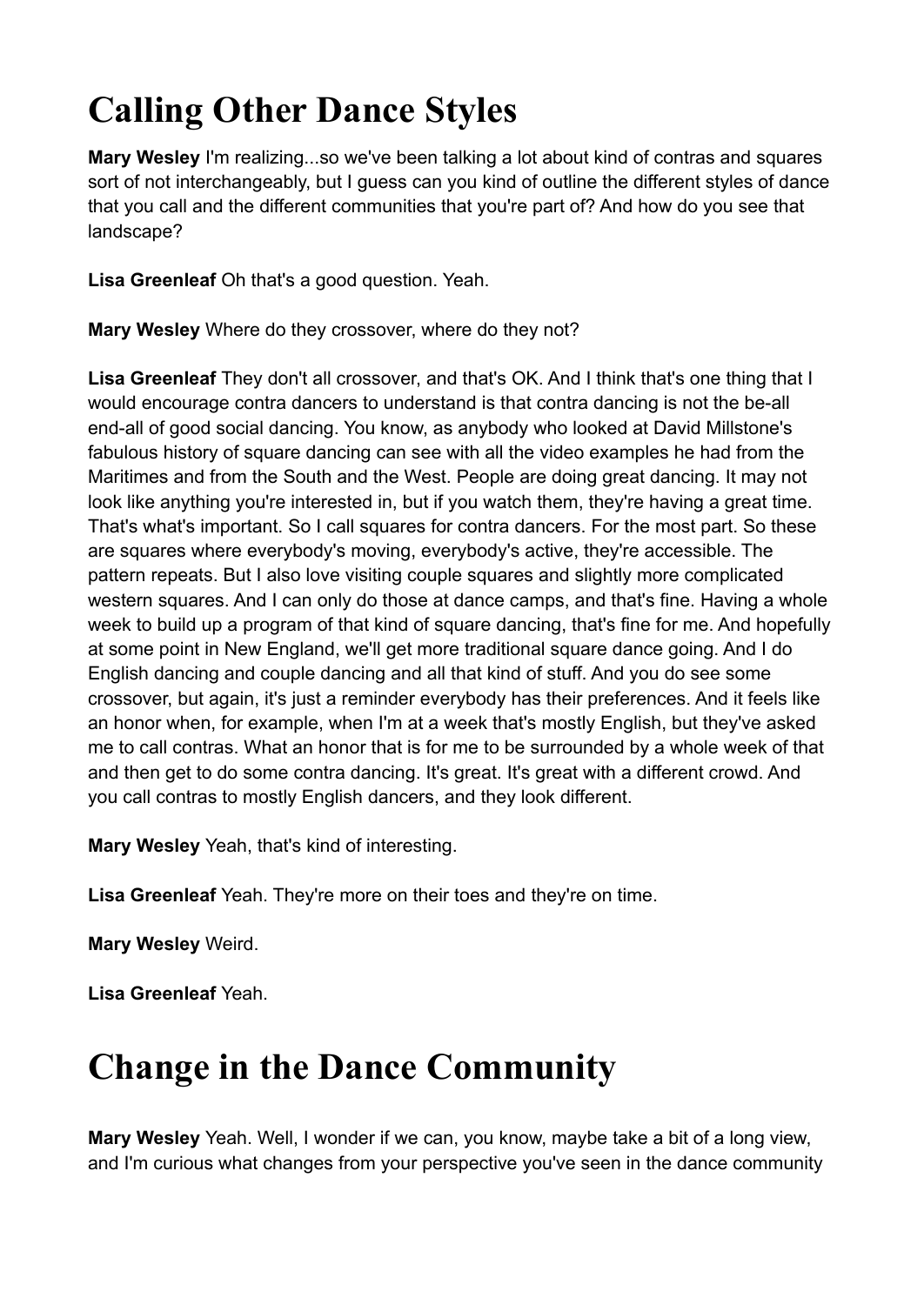and what changes are happening now? That's two different questions. So maybe just start with what changes have you seen?

**Lisa Greenleaf** Well, in the community or in the dancing itself? I think the community is pretty much remained more or less the same, I would hope. Yeah, just with that same basic desire of we want connection, we want synchronicity with the music, with each other. Yes, there have been some interesting generational things and then everybody has to work around that. Changes around the language, people have to work around that. But I think people still have the same intention when they come to a dance. But I've certainly seen the changes in the style, in the music, the choreography. Holy cow.

**Mary Wesley** Yeah, can you describe some of those changes?

**Lisa Greenleaf** Yeah. Well, as I said, because the music has gotten faster and it's more of a smooth, it can be more of a smooth style. Plus, we've got all this fun drama that we can do with a blues jig. You know, a minor jig. Or you can ask for something jazzy and actually get something that's jazz based. Or you can really create a drama in a program if you've got a band that's interested in having really lots of colors. We've got a lot of figures from modern Western. And what's interesting is that when they first came, like pass the ocean, I think Tom Hinds had one of the first past the ocean dances. People couldn't get that concept. They didn't understand past the ocean, so I remember I called it pass through to a wave. Also, because it fit rhythmically better, pass through to a wave. Passing the ocean's a funny kind of rhythm. But then I started learning modern Western Square dancing, which I love, and I would recommend anybody who likes no walk through contras go learn some modern western. Wow, you'll be thrilled. I realized, "No, it's really important. If we want crossover, the names have to be the same." So, it's pass the ocean, and it used to be, you know, I call "box circulate," whereas it used to be "rotate the set." Why not call it what it is? Like, yeah, because we do have crossover now, which is really exciting. So, you know, the only thing that I think is interesting is about making sure contras stay accessible. It's so incredible that we've got all this amazing choreography, yet, you could be a brand new dancer. You don't need a partner. That is so important, you don't need a partner, and you will be welcomed and you can learn the basic moves. But if we make things too difficult the way modern western did, we'll lose people. So I hope we really keep that accessibility. And part of that, I think, is having beginner sessions welcoming sessions.

**Mary Wesley** Yeah...so as you're seeing changes, you know, I feel like sometimes those changes in style or tastes can fall along generational lines, sometimes not. You know, there's different different factors involved, always in kind of what becomes popular, what gets picked up by the crowd. But as you said earlier, change is hard. It's hard. And of course, all our cliches, you know, it's the most, it's the constant. It's the thing you can count on. So, but how do you navigate, you know, if you are observing, maybe particularly in your home community, you know, fractures around changes that are happening in the dance community. You've brought up the...several multiple stages of trying to make a shift away from gendered language, for example. And I know that that's a challenge and some people have felt alienated in both directions, whether they would like that the, you know, ladies and gents terms to stay or whether they they...people find those terms really make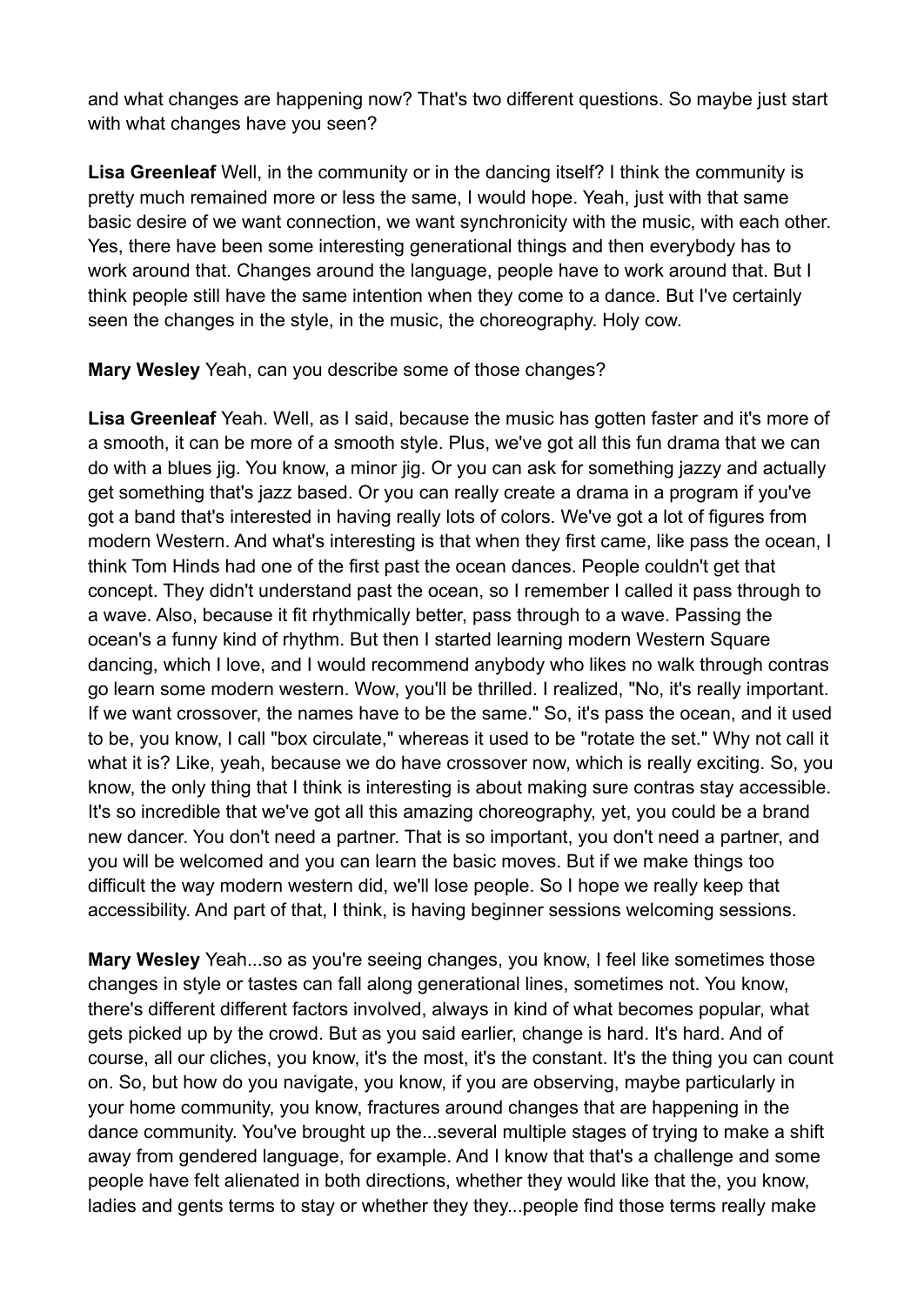their dancing experience not viable or enjoyable. So, you know, those moments of tension that those changes and shifts produce, how do you especially, I guess, in your dance community where maybe you have more investment, a more significant leadership role? What do you do in the face of all that?

**Lisa Greenleaf** You know, I learned a lot when the Thursday night dance was going to be moving from its second home. It had started at the VFW. It had moved up to a place called Spring Step, and we needed to figure out if we were going to go to the Scout House. And so I decided to do an informal poll. The obvious questions about venue were there, but I wanted to know what's happening socially. Oh my gosh, what an eye opener. I am so glad I did it. And it basically was a question about "Tell me about your dance experience here." Holy cow. The stuff I learned. So that was right around the time that we did have an influx of teenagers. They're now in their thirties. And a lot of older dancers were saying, I love the younger dancers, but. And then there'd be a complaint. And then the younger dancers would say their experience. You know, the older dancers are always trying to tell me what to do, but. And I thought, Holy cow, that's a, that's a really interesting problem we have there. I also learned at that point we had a...we were unusual in the country. At that point, we had a big gender imbalance back when it mattered to some dancers and we had a lot of extra men, which was very, very rare. I think it's all the engineering schools here. And to hear these men say how hard it was for them to get partners and I, they put their name on the survey and I was shocked. These were fabulous dancers. So that opened my eyes to making sure I looked around to see who wasn't dancing. And to go ask them to dance. That was great. And you can do that from the mic, and I learned that from Scott Higgs, more than two or three times in the evening to say, "Please look to the sides. Invite somebody who's sitting out to dance." But also, I didn't know what to do about this generational issue, so I went to people who might know, I went to teachers. And Debbie Knight, who's a musician and teaches biology, I love it, she said, "You know, it's it's not their biological urge for kids to be dancing with people their parents age. It's their urge to be with their own age group." And I thought, "Oh my gosh, that is brilliant. Wow. Yeah. So we shouldn't be blaming them that they're not adapting to our culture." And that's what I came up with this idea of, it's up to us as the established dancers to go talk to them and meet them where they are. Don't insist that they dance with you. Just keep getting in their face by saying, "Hi so-and-so, how are you?" You know that kind of thing. And then also to make sure that the committee was visible so that when there were discomforts around particular issues that dancers of any age knew they had people they could go talk to.

**Mary Wesley** Mm hmm. So important. And does having those identifiable people in charge or committee members help your job as a caller? Because a lot of people think the person at the mic's in charge.

**Lisa Greenleaf** Oh, yeah. Oh, it does, it does, absolutely. It does. Yeah, and that's why it's important to identify them. You know, it was interesting was when BIDA, the Boston Intergenerational Dance Advocates first started, it was kind of an outgrowth of the Youth Dance Weekend that was taking place at that point, I think, in Vermont. And I think Ethan Hazzard-Watkins came up to me and said, "So I just did this workshop for musicians, but now they're trying to figure out how to get hired." And I said, "Well, the easiest thing is to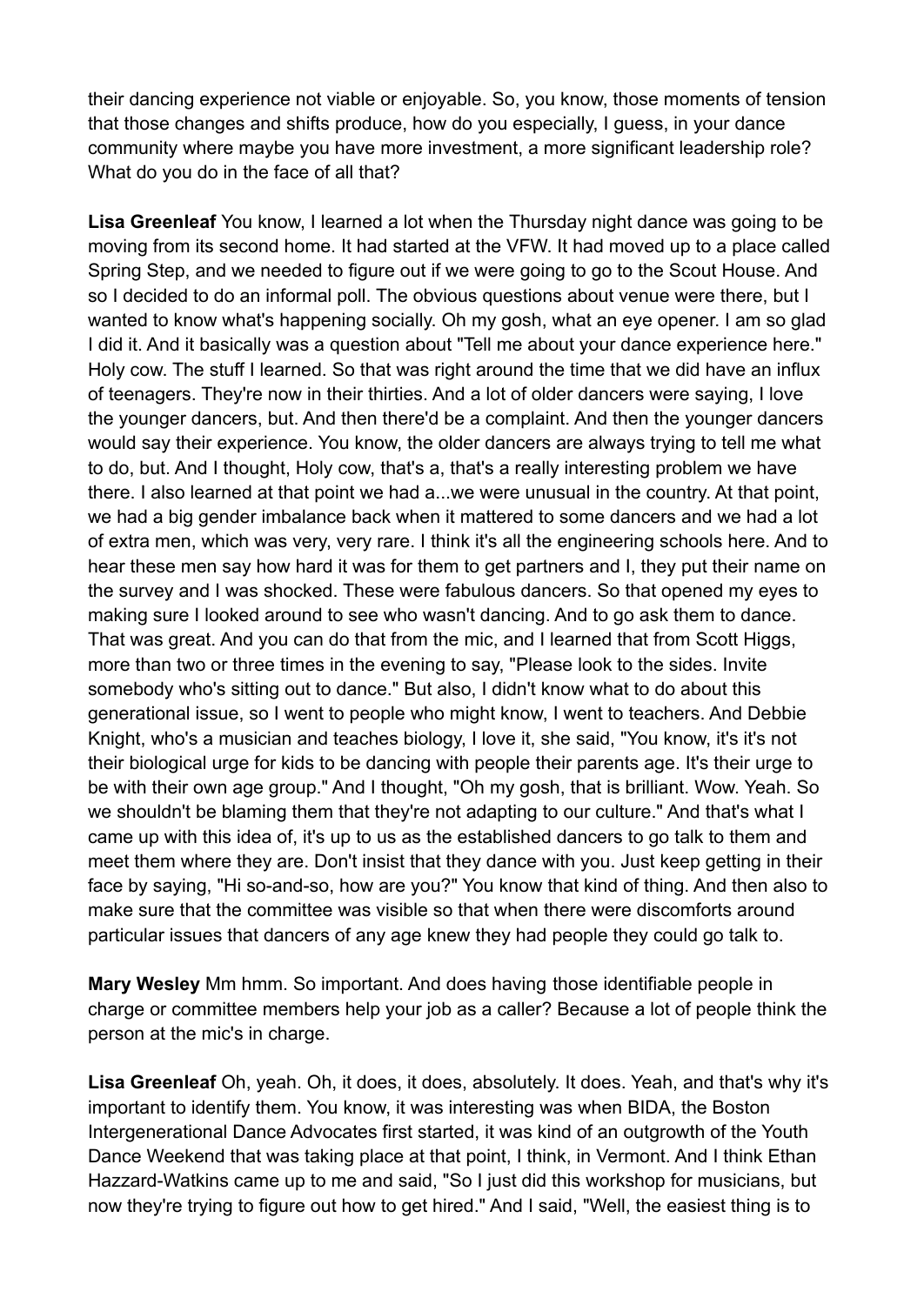start your own dance," which is what they did. And they started BIDA and I was going to call the first dance and they gave me a list of 10 things they wanted me to say throughout the evening. And I said "This is too much. People aren't going to listen to this," but I had just been in a high school where they had all these aphorisms and affirmations like on the walls, and I said, but if you wrote them up as posters. So that's what they did and they still have them. I'm so proud of that. They may not know that that came from me, but it did. So it's things like, "Dance in different parts of the hall" or, you know, that kind of thing. Things that they wanted the community to know. You know, "Have an issue? Talk to one of our safety officers." That kind of thing so that you could read it and know it was there, but you didn't have to be pummeled with it from the mic.

### **Gender Free Calling**

**Mary Wesley** Yeah. I'm wanting to wrap up soon. Well, first of all, is there anything else that you want to say about the change in gendered language? Just...I didn't ask you directly about it...

**Lisa Greenleaf** Oh no, this is really interesting. So I was hired for English Week at Pinewoods and English Week decided to try to be as gender neutral as possible. And at this point in time, in 2022, English dancing doesn't have a standard language for neutral role terms. There is positional calling, but not every caller does that. So I had this really interesting laboratory, so most of my dancers were hard core English dancers, and in my contra class I said every day we're going to use different terminology. And you tell me how you feel about it. And so I started with men and women, which was actually really hard for me to call because it's been years. And then the next day, I think I did gents and ladies, then I had jets and rubies, larks and robins. And actually, at that point, I was using larks and ravens and somebody said, "Well, since you're having this conversation, many of us on the West Coast are using Robins." I'm like, "Ok, we'll try Robins." And then I went through every permutation of the figure formerly known as "Gypsy," now known as right shoulder round, and I, in one dance, I did that in one dance. I called a different thing and I said, "You can be vocal. Tell me what you think about it." And it was hysterical. And because by the end of the week, people came up and said, it doesn't matter. I mean, obviously to certain people, it did matter about the gendered part. But the people who are feeling resistant to that change and wanted to keep it gents and ladies, they were the ones who came up and said, "I get it. We're still dancing."

### **Mary Wesley** Yeah!

**Lisa Greenleaf** I love that! And my biggest advice to any caller who's having trouble making the switch, it does make style a bit more challenging to have larks and robins, only because people aren't staying with the same role. The trick I've learned to do is if you've got a dance where the larks have an allemande left, you say, "Raise your hand if you're a lark," and it's great because you see two or three people go, Me? No, me? Yes! No, no! And then you've solved it for them. And there's no embarrassment when the music starts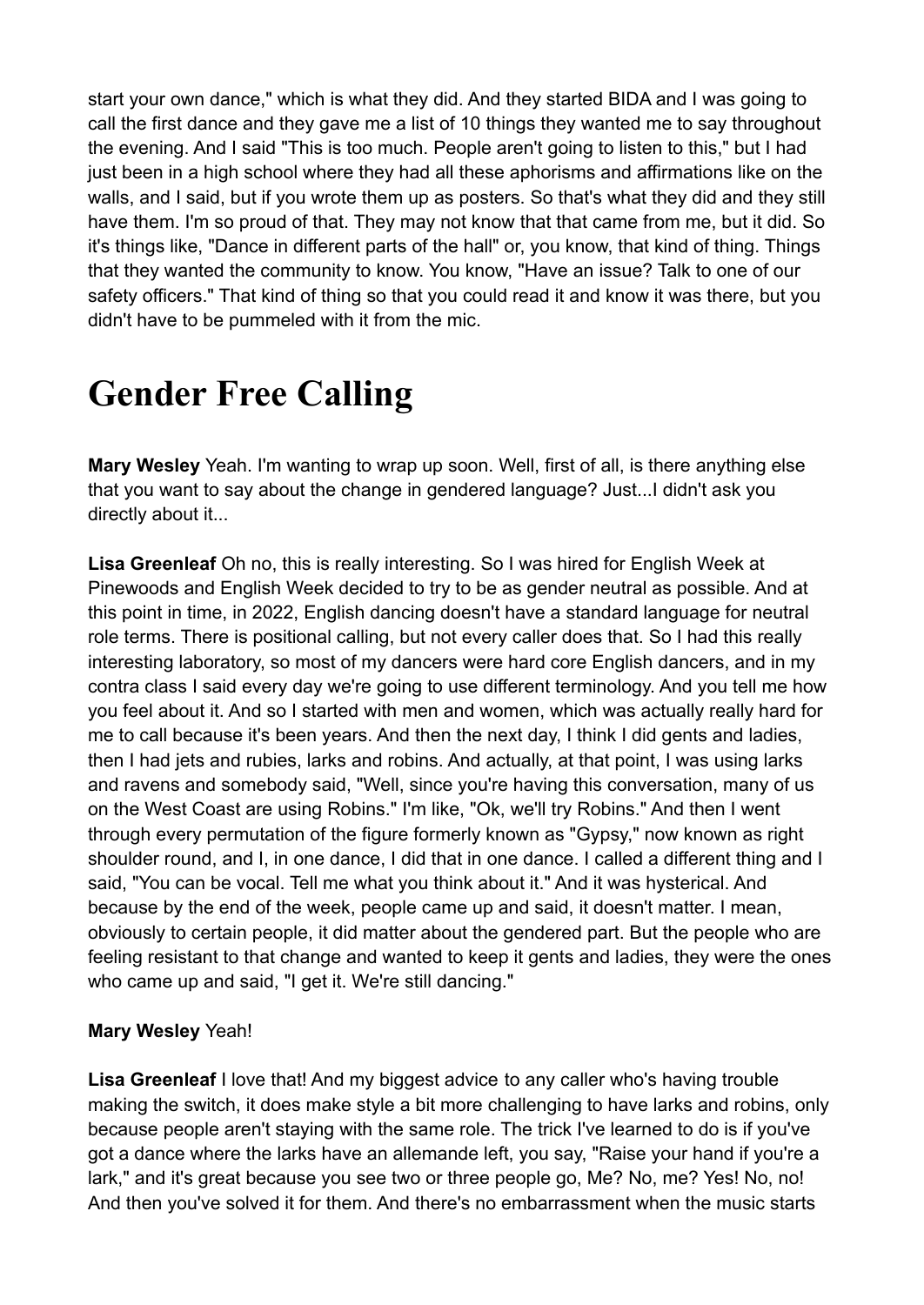because they did the walkthrough. And you can do that for absolutely every dance. Raise your hand if you're dancing the robin role.

### **Mary Wesley** That's great.

**Lisa Greenleaf** Yeah, it's great, so help them out, help them out, because it's really not that hard. And if you don't want to translate all your handwritten cards, use stickies. It's fine.

**Mary Wesley** Mm-Hmm. And how had...I mean, that's such a great opportunity to especially, you know...dance weeks are so nice for that because you have more space. That is the challenge. And you know, our dance series, you just, you have like one night at a time. And you know, it's the challenging and interesting thing about these dance forms is we don't have, you know, exactly a governing body that's going to, you know, make a decree about what the standardized language...

**Lisa Greenleaf** But you know what the successful dance communities did, who who wanted to effect the change?

### **Mary Wesley** Uh huh?

**Lisa Greenleaf** They took months and they worked with their communities. So I'm thinking of Montpelier and also Amherst. It took months. They said, "Ok, over the next couple of months, we are going to experiment with using gents/ladies and larks/robins." And they had some kind of mechanism for feedback. And what that did was, I mean, it was clear to me as soon as they asked the question, "Well, we know where it's going to end up, it's going to end up at larks and robins." But allowing the community to sit with it, or dance with it for a couple of months before making that decree, so it became a community decision. And then they could have those one-on-one conversations. If you want to know why we're doing this place, come talk to me and I'll tell you why it's important to me. And that I want to hear about your experience as well. Wow, that was just so wonderful to see that happen.

**Mary Wesley** Mm hmm. I think I hear that, you know, cultivating community, cultivating or making space for communication and input is, seems like something that is really important to you in your work as a caller and a dancer.

**Lisa Greenleaf** Yeah, connection. It's all about connection.

**Mary Wesley** I have three kind of shorter closing questions, but before we do that, is there anything else that I like, totally missed that's on the tip of your tongue that we haven't covered in our long, our wonderful long conversation. It just blows my mind how the time flies!

**Lisa Greenleaf** And I know, I know. Well we're geeking out Mary! We love geeking out! Oh, you know, that's actually another thing. When you asked about keeping it fresh,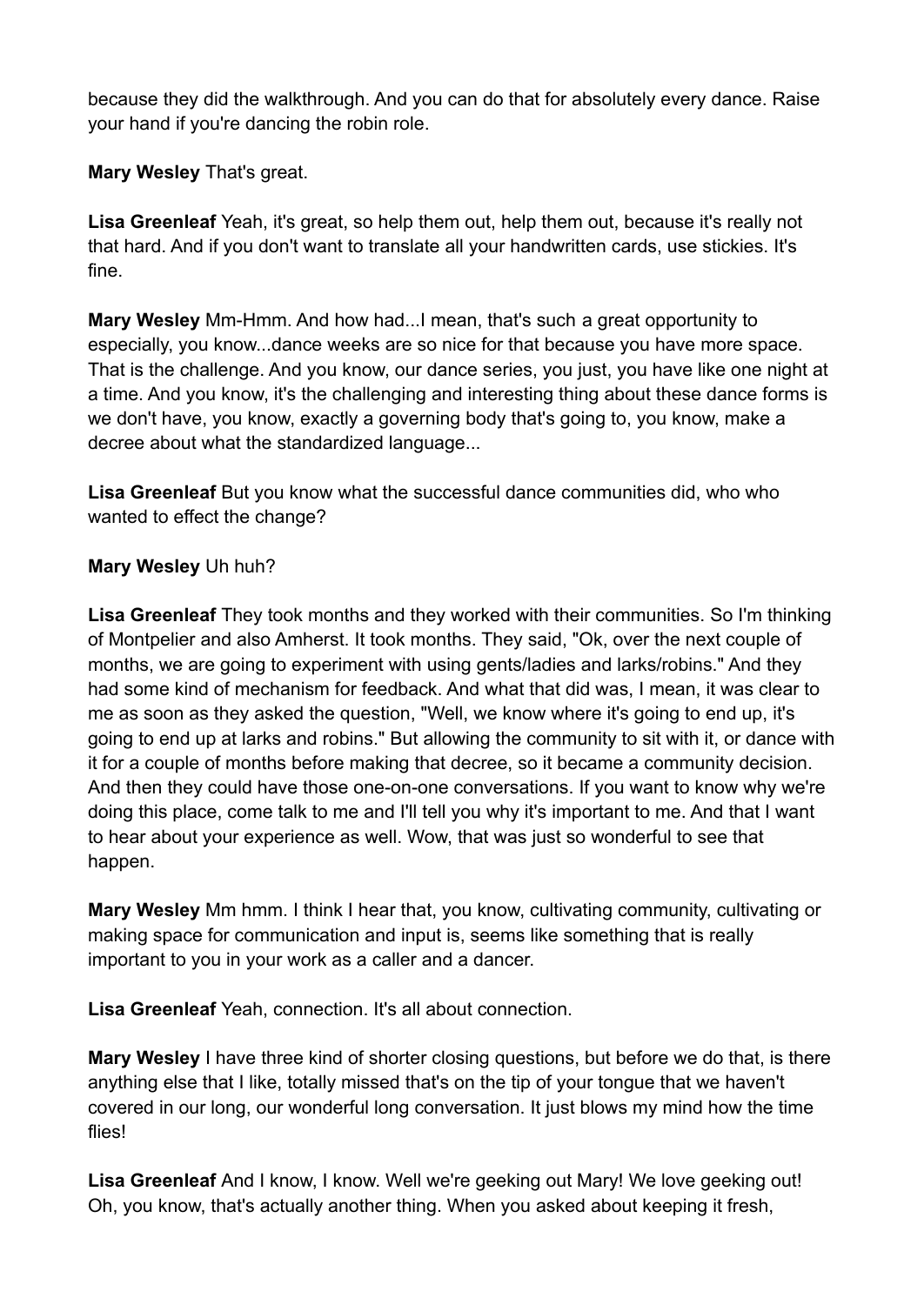keeping it interesting, it's being able to talk with my buddies, with my caller buddies. You know, that really is great.

# **Closing**

**Mary Wesley** Yeah, talking shop. The things that maybe not everybody can understand or experience and then just having someone who is like, "Yes, I get it!" It feels so good. OK, so here are my three closing caller questions. The first one is how do you keep your dances? Do you have dance cards? Do you have binders with printouts? Have you gone to a full computer database? What is your filing system?

**Lisa Greenleaf** It's a database that I print out into a spiral book, and now I may end up just using my iPad. I'm just terrified of not having electricity, but I think I could take the spiral book along with the, with like an iPad. Because for me, it's always about making notes. I love to make notes. And I can certainly do that with an iPad.

**Mary Wesley** OK, and next question, do you have any pre- or post- gig rituals? Things that you do to get ready to get on stage or after a dance that, you know, to kind of transition.

**Lisa Greenleaf** Water, before, during, after. Water is one of the best. I'm sure I do, but it feels like it's been so long. Like personal personal rituals. Yeah, I just want to make sure my calling space feels good. So one thing I got from Kalia Kliban, who's an English, mostly an English caller in California, is she has a portable music stand that collapses and it's great. So it's great for my book, my spiral bound book with dances. So I like to carry that with me. I have my microphone. And other than that, and a chair... And yeah, so the ritual of making sure my space feels good. That's key.

**Mary Wesley** Yeah, and it sounds like you have those materials with you that are consistent.

### **Lisa Greenleaf** Yeah.

**Mary Wesley** OK, last last question. This is my own, my own personal little curiosity, sociological inquiry about callers. And you may or may not know, but if you know, do you identify as an introvert or an extrovert?

**Lisa Greenleaf** I'm both! Hmm.

**Mary Wesley** Yeah, and not everybody has a ready answer.

**Lisa Greenleaf** Well, I need my quiet time. I'm sure people would think of me as an extrovert, but boy, don't forget that's a performance. So I'm right on the introvert extrovert line there.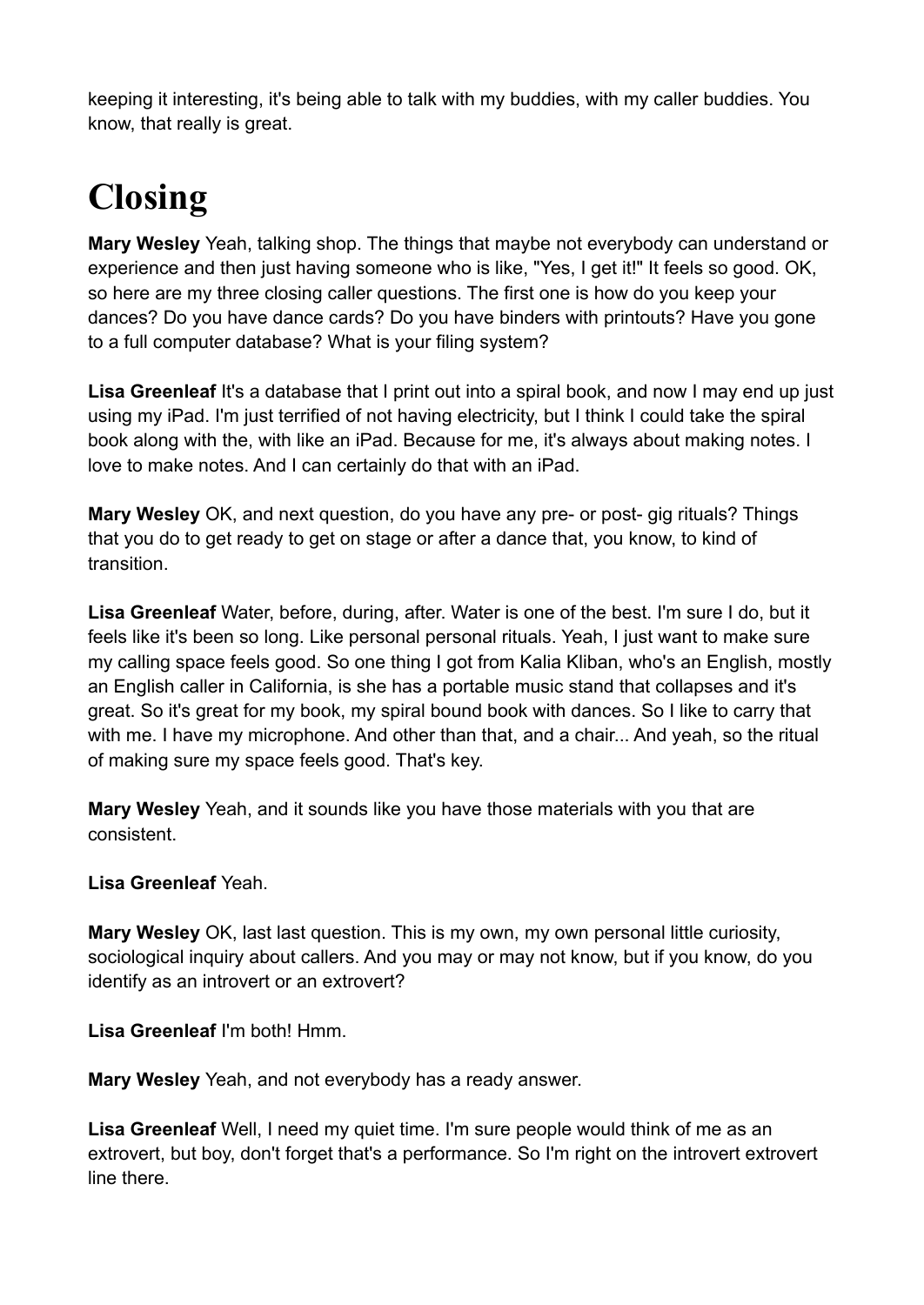**Mary Wesley** Mhmm. Yep.

**Lisa Greenleaf** You know, because I'm kind of paid to be an extrovert, so, yeah, I'd say I tend more towards the introvert introversion there.

**Mary Wesley** Yeah,

**Lisa Greenleaf** Right. And I'm not shy. But I do feel a bit more introverted than, extroverted, wanting to go out and experience absolutely everything, and I really do value my my personal time. And the personal time doesn't have to be being quiet. I mean, I love walking and I love walking by myself. So I think if that is more of an introverted.

**Mary Wesley** Yeah.

**Lisa Greenleaf** Mary, here's a good question for people!

**Mary Wesley** Ooh tell me.

**Lisa Greenleaf** Do you have a uniform?

**Mary Wesley** Oh, that's a great...

**Lisa Greenleaf** Do you get dressed? Because I think, like I know, Will Mentor has his uniform.

**Mary Wesley** Oh my gosh, yes.

**Lisa Greenleaf** His crisp white shirt and his khakis and his vest. And I'm just curious if men think about getting dressed for the dance. I certainly do. I mean, number one is comfort. Number one is comfort. But hey, I've also got some really cool earrings I want to wear. So, I'd be curious to know from people.

**Mary Wesley** Yeah. Do you? What do you think about? I mean, that could be part of your...should add that to the ritual thing. But yeah, yeah. Do you have a...

**Lisa Greenleaf** Well, I do think about getting dressed. I do get dressed for the gig. Absolutely. And it has to be comfortable and all of that. But I enjoy getting dressed for the gig.

**Mary Wesley** Yeah.

**Mary Wesley** All right, well, Lisa Greenleaf, thank you so much for coming to visit.

**Lisa Greenleaf** Oh, Mary Wesley, thanks for having me. I'm a big fan of this project, so I wish you all the best.